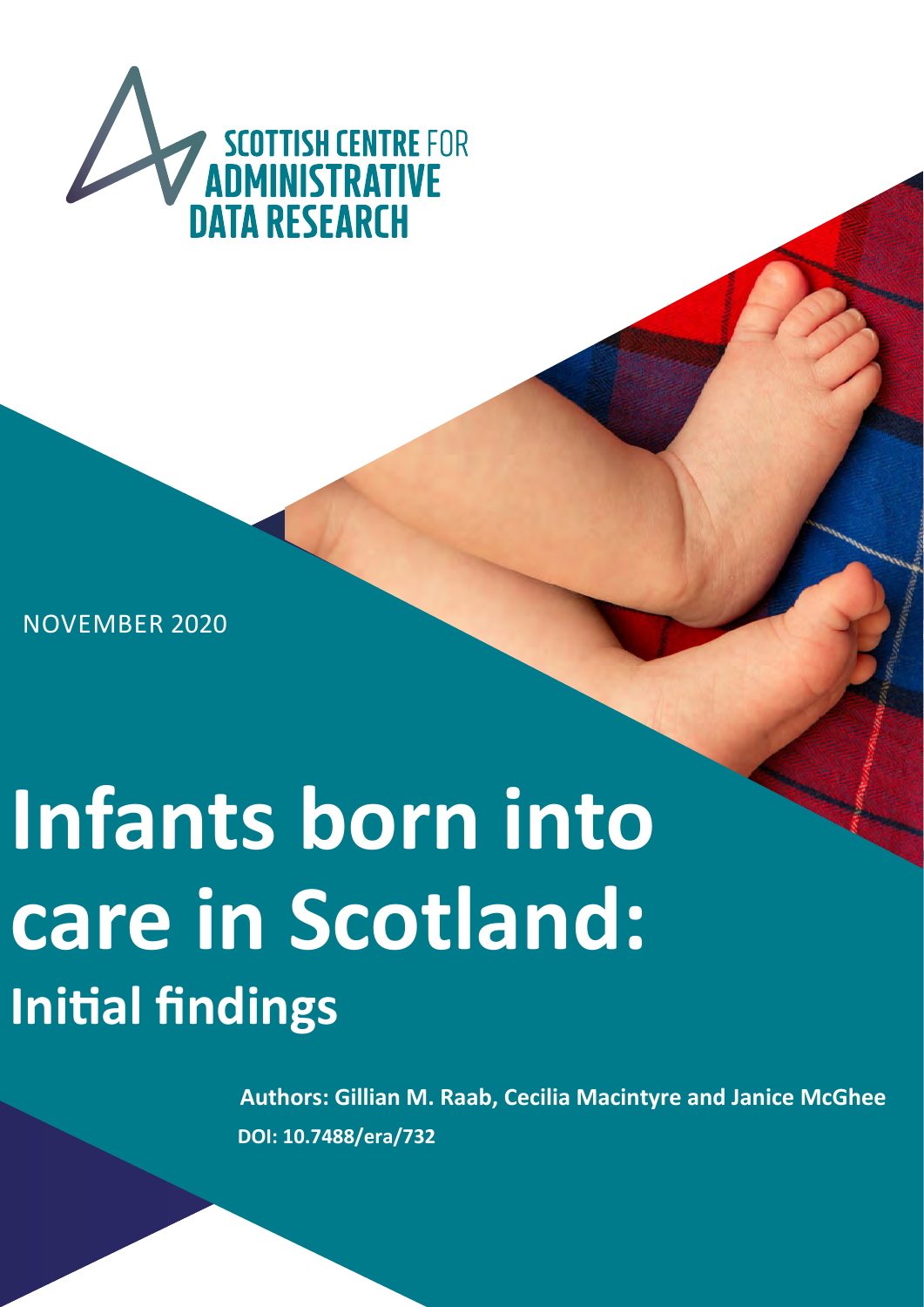

## **About the authors**

**Gillian M. Raab** is part-time Research Fellow at the Scottish Centre for Administrative Data Research, University of Edinburgh. Gillian is an experienced statistician and is retired from her post as Professor of Applied Statistics at Edinburgh Napier University. She currently works in two key areas: analysis of linked children's data in Scotland and theoretical and practical research on synthetic data generation.

**Cecilia Macintyre** is a statistician in ADR Scotland's Data Acquisition Team in Scottish Government, working on the Understanding Children's Lives and Outcomes programme. Celia previously worked in the Scottish Government's Children and Families Directorate to develop and improve statistics on children and young people.

**Janice McGhee** is Honorary Fellow in the School of Social and Political Science, University of Edinburgh. She has researched and published extensively on child welfare, child protection and the children's hearings system. Prior to becoming a social work educator at the University of Edinburgh, she had substantial social work practice experience. Since retiring, Janice continues to research and publish in child welfare.

## **Acknowledgements**

The authors were not able to access the data via the physical safe settings during the pandemic. We wish to express our thanks to the data controller who granted us remote access to the LAC data and to the staff from the ADR Scotland partnership who arranged the secure remote access that enabled us to complete this work. Andy Bilson supplied us with his data from a FOI request discussed in Section 5.

Thanks to Fiona Mitchell, Associate Director, Scottish Centre for Administrative Data Research (SCADR) and Head of Evidence and Innovation, Centre of Excellence for Children's Care and Protection (CELCIS), who provided helpful comments on an earlier draft of this report.

Finally, this report would not have been possible without help from the staff in local authorities who collect, organise and submit returns, or from statisticians in the Scottish Government who have cooperated with us in making the data fit for analysis.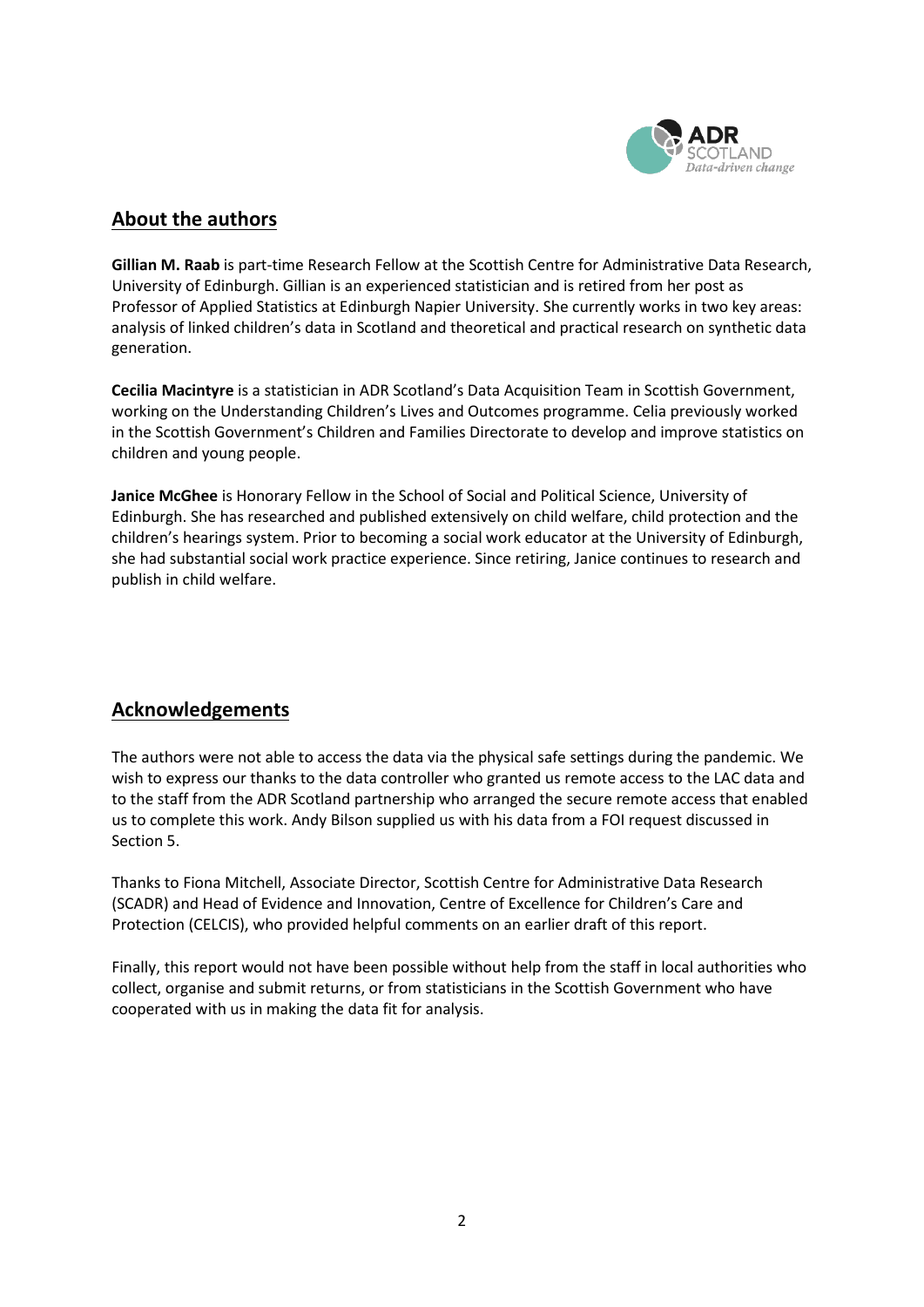

## **Summary**

Comparisons between England and Scotland

- Between 2008 and 2017 one in 85 children born in Scotland became looked after before their first birthday. This is higher than the equivalent figure for England of one in 119 children. More Children in Scotland than in England are looked after at home with their parents, but this does not account for all of this difference (Section 3.1).
- Between  $1<sup>st</sup>$  March 2008 and  $31<sup>st</sup>$  July 2017 (the study period) rates of children entering care under 1 year in Scotland increased only slightly compared to a much greater increase in the English rates (Figure 1). Published statistics show that these rates increased in both countries over the earlier period, 2002 to 2008, but more steeply in Scotland than in England (Figure 2).
- In the study period 6180 children in Scotland entered care aged under 1 year. One third of these children started being looked after in their first week. The proportion under 1 week increased from 25% to 38% from 2008/9 to 2016/17 (Section 3.1).
- The rates of children entering care under 1 week in the study period are almost the same in England and Scotland and both show the same increase over time (Figure 1).

#### **The remaining points refer to children in care in Scotland**

- Most children under 1 year are first cared for by foster parents; 59% of all under 1 year and 76% of those under 1 week. A further 22% are cared for by friends or relatives, but only 12% of those entering care under 1 week. A first placement is with parents for 14% of all children under 1 year, but under 2% for those starting care under 1 week (Section 4.1).
- The median length of time in care for all children starting care under 1 year is 2 years 5 months and differs little by age at starting care (Section 4.2).
- Children's destinations on discharge from care differ between those starting care under 1 week and those starting later in the first year. Those entering care earlier are more likely to be adopted, while the later group are more likely to be reunited with their parents or with friends and family (section 4.3).
- The rate of discharge from care to parents is highest in the early months, giving short episodes of care. However, 30% of children leaving care to return to the parental home had one or more further episodes of care. Later episodes tend to occur soon after the initial discharge from care and the majority return the child home again (Sections 4.3 and 4.4).
- The rate at which children in care are adopted is at first low but increases to a peak in the child's third year of care, decreasing thereafter. There is evidence that the rate of adoption from care increased from the year starting in April 2011, especially for those starting care under 1 week (Figure 5).
- On their 5<sup>th</sup> birthday, 46% of children starting care under 1 week are with adoptive parents, and 43% were no longer looked after. For those starting care later in their first year these percentages are 21% and 18%. (Table 4). At this age, 25% of children starting care under 1 week are with their birth parents, and 22% were no longer looked after. For those starting care later in their first year these percentage are higher at 37% for all and 31% no longer looked after.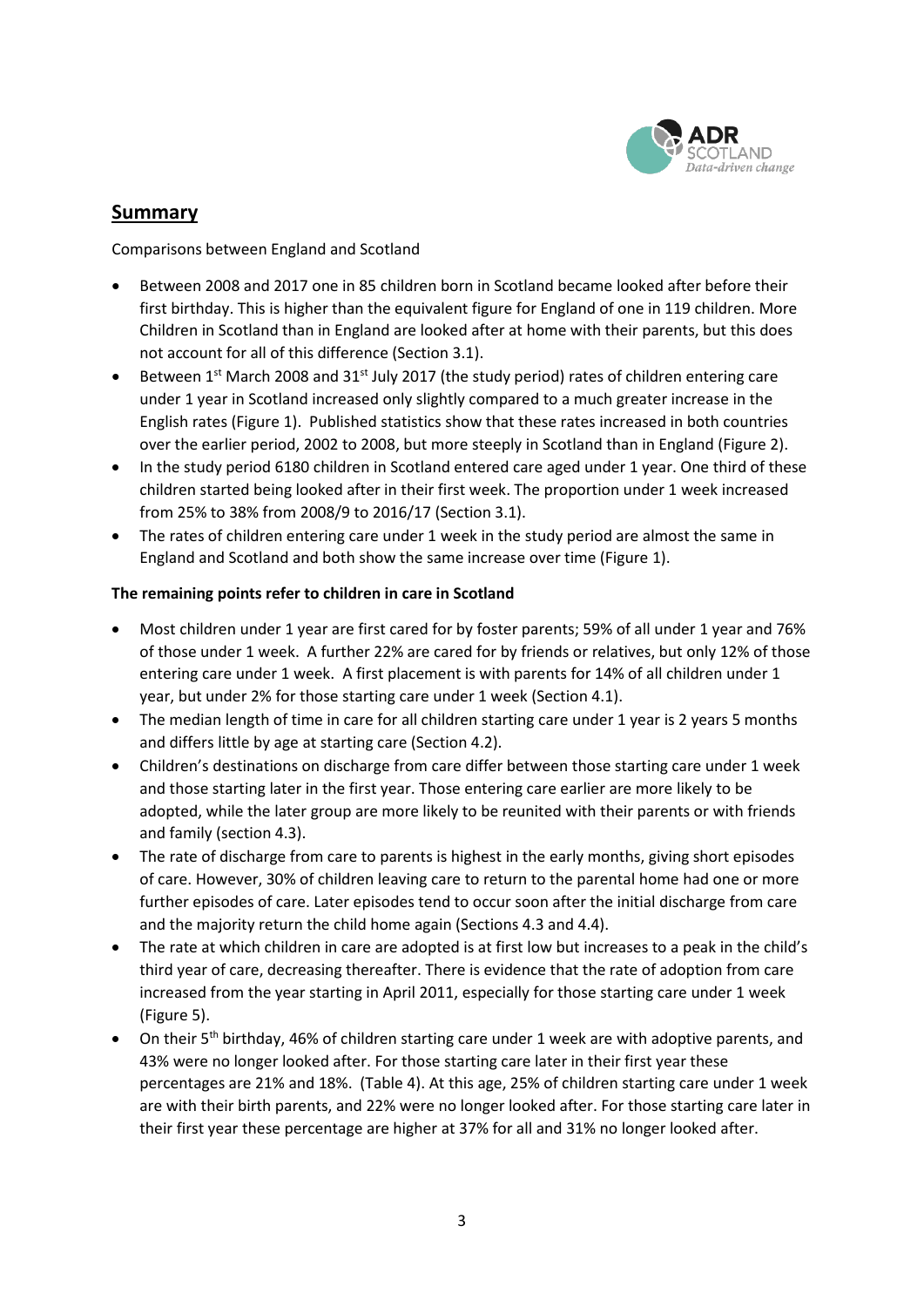

- 46% of all completed episodes consisted of a single placement, and 3% had 5 or more.
- The duration of each episode can also be subdivided according to the legal reasons applying at each time point. These time periods did not, generally, map neatly onto the episodes. There were more legal reasons than episodes, 23% of children having 5 or more legal reasons. (Table 8). Many of the children with a large number of legal reasons had consecutive time-limited orders (Child Protection Orders or Interim Compulsory Supervision Orders) at the start of care that were renewed after their time period expired.
- The most common legal reasons on entering care were Child Protection Orders or Section 25 (voluntary care with parental permission). The legal reasons changed for many children during the first weeks of care (Figure 7).
- Many different patterns of legal reasons are found during an episode of care, but reasons for completed episodes can be classified into 4 groups that have very different pathways through care (Tables 11, 12 13).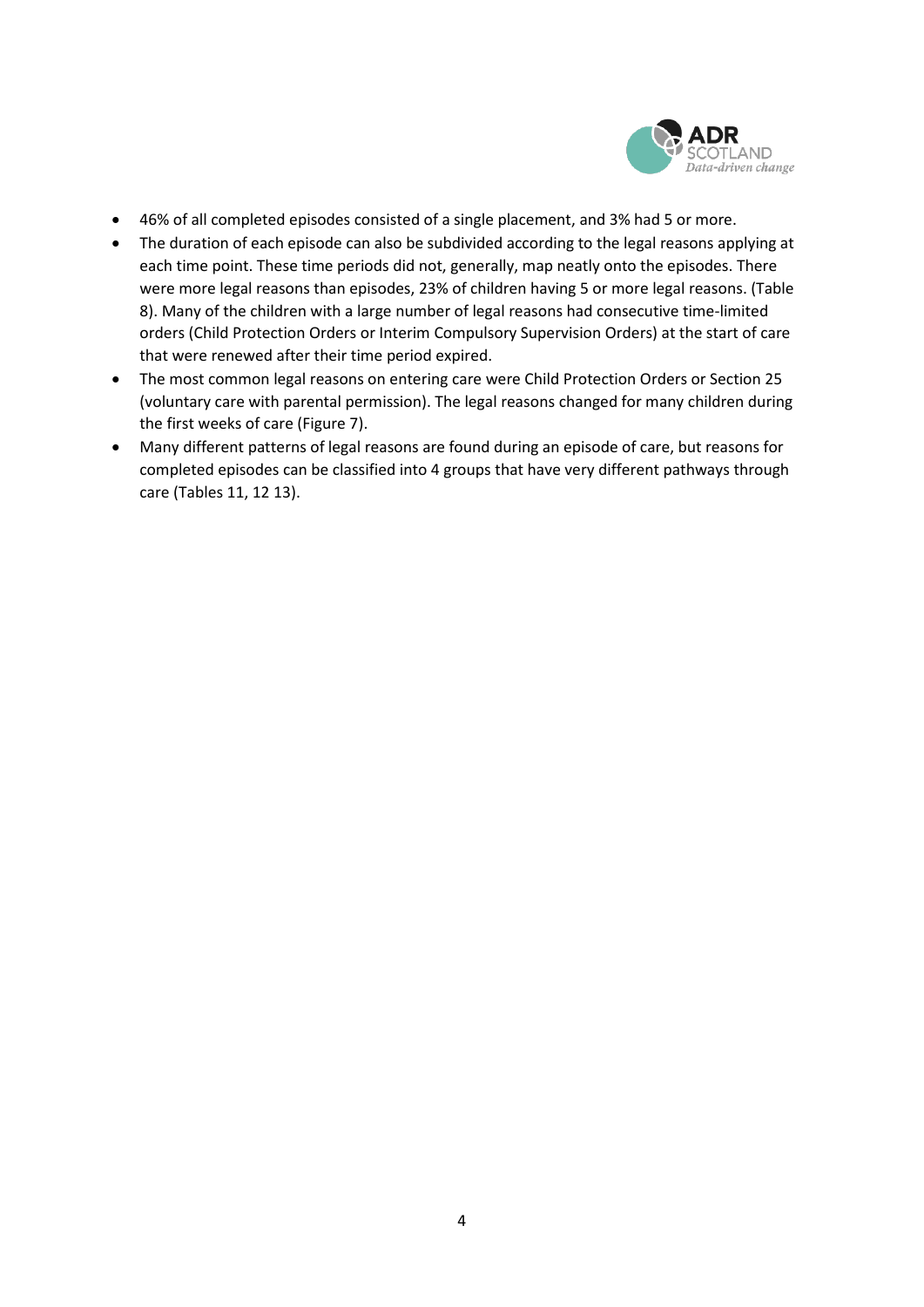

## **Contents**

| $\mathbf{1}$   |     |                                                                            |  |
|----------------|-----|----------------------------------------------------------------------------|--|
|                | 1.1 |                                                                            |  |
| $\overline{2}$ |     |                                                                            |  |
|                | 2.1 |                                                                            |  |
|                | 2.2 |                                                                            |  |
|                | 2.3 |                                                                            |  |
| 3              |     | Rates and trends in numbers of LAC under 1 year in Scotland and England 10 |  |
|                | 3.1 |                                                                            |  |
|                | 3.2 |                                                                            |  |
| 4              |     |                                                                            |  |
|                | 4.1 |                                                                            |  |
|                | 4.2 |                                                                            |  |
|                | 4.3 |                                                                            |  |
|                | 4.4 |                                                                            |  |
|                | 4.5 |                                                                            |  |
|                | 4.6 |                                                                            |  |
| 5              |     |                                                                            |  |
|                | 5.1 |                                                                            |  |
|                | 5.2 |                                                                            |  |
| 6              |     |                                                                            |  |
| 7              |     |                                                                            |  |

A **technical report (TR)** presents some further details of the data analysed and the methods used. It can be accessed from our website (www.scadr.ac.uk/new-report-infants-born-care-scotland).

An **Excel spreadsheet** is available on our website ( www.scadr.ac.uk/new-report-infants-born-carescotland) that gives details of the data presented in some of the figures in the report.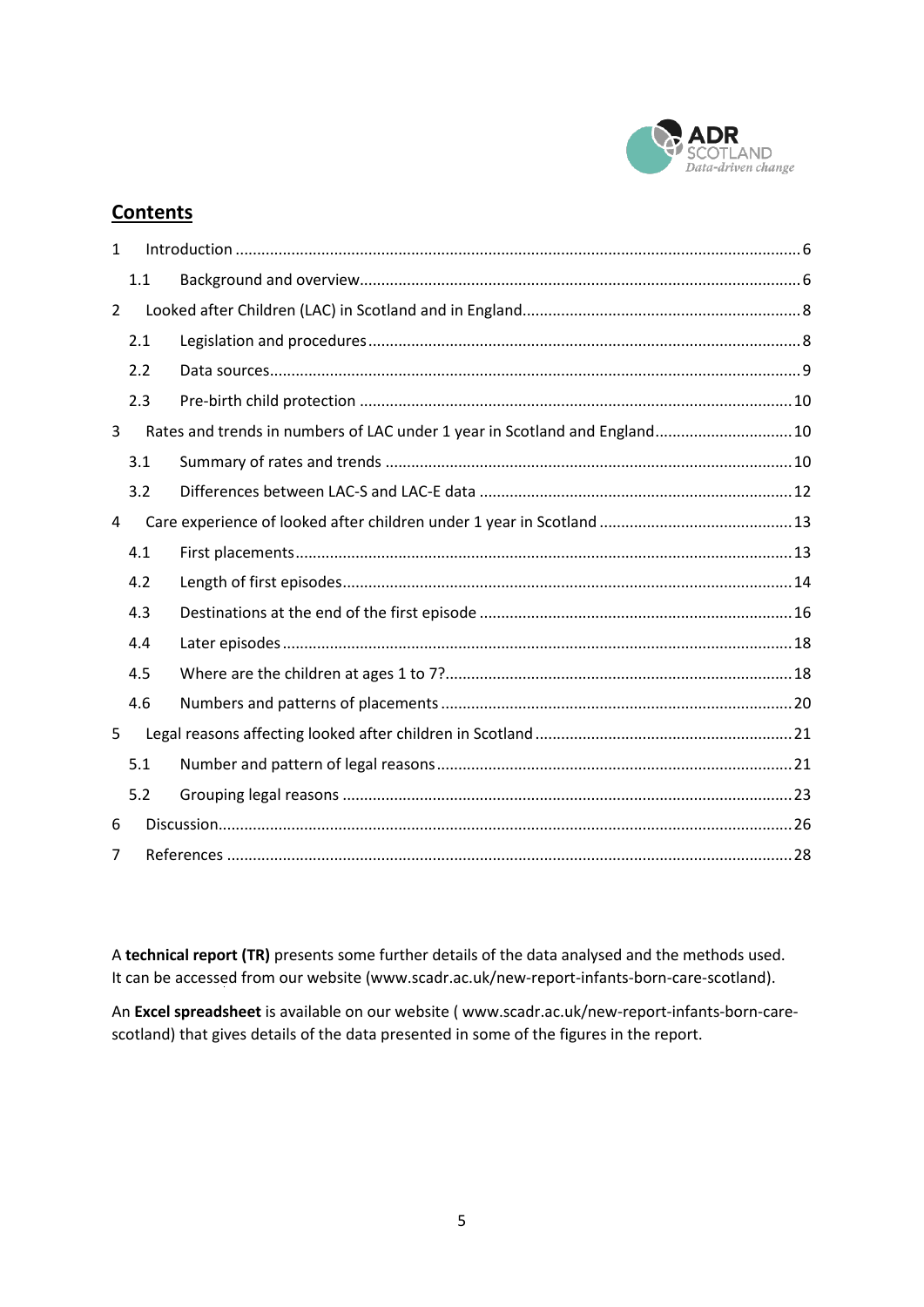## <span id="page-5-0"></span>**1 Introduction**

#### <span id="page-5-1"></span>**1.1 Background and overview**

In February 2020 Scotland's Independent Care Review commented on the Scottish Government's official statistics about care-experienced children<sup>[1](#page-5-2)</sup>:

*"Alongside listening, access to good data can enhance good decision making but currently, official statistics report on a single 'episode of care' basis and present a series of 'snapshots' at specific points in time. This means that an individual's 'journey of care' (constituted by linking together the individual episodes which make up their care experience) and their progress over time is not represented in official statistics."*

This report is one of the first outputs from a project based in the Scottish Centre for Administrative Data Research (SCADR)<sup>[2](#page-5-3)</sup> that uses linked data from the Looked after Children in Scotland data (LAC- $S$ <sup>[3](#page-5-4)</sup> to examine looked after children's journeys. These data were made available to the research team in a secure environment that protects the privacy of all subjects. This report describes the patterns of care for infants who first became looked after in Scotland when under 1 year of age between 1st April 2008 and 31st July 2017. It includes details of all episodes of care up to the end of follow-up (31<sup>st</sup> July 2017). It parallels a recent report from the Nuffield Family Observatory (NFJO) on infants under 1 year of age who have been the subjects of care proceedings in England (Broadhurst et al., 2018)<sup>4</sup>, as well as a recent article that expands the evidence for England (Bilson and Bywaters, 2020).

We found that the rate of children becoming looked-after under 1 week in Scotland was almost identical to that for England, with both increasing in a very similar way between 2008 and 2017. For all children entering care under 1 year of age, rates were higher in Scotland. Part, but not all, of this increased rate in Scotland can be attributed to the higher proportion of children looked after at home with their parents in Scotland. As well as this comparison of rates we present a picture of the pathways in and out of care of these children from starting to become looked after until the end of follow-up at  $31<sup>st</sup>$  July 2017.

These analyses present only a partial picture of the consequences for the child and the family when an infant becomes looked after. A recent major study of looked after children in Scotland (*Permanently Progressing? Building secure futures for Children in Scotland)* reports on the careexperience of a sample of children under 5 years of age looked after away from home, starting in 2012/13 and followed for a subsequent 4 years using quantitative and qualitative methods. The 5 reports of this project can be read alongside this report to gain a much fuller picture of looked after children in Scotland<sup>[5](#page-5-6)</sup>, as well as a review of research evidence, policy and legislation. The

 $\overline{a}$ 

<span id="page-5-2"></span><sup>1</sup> https://www.carereview.scot/

<span id="page-5-3"></span><sup>2</sup> https://www.scadr.ac.uk/

<span id="page-5-4"></span><sup>3</sup> https://www.gov.scot/policies/looked-after-children/

<span id="page-5-5"></span><sup>4</sup> A similar report was also produced for Wales, but a detailed comparison with Welsh data is not included here

<span id="page-5-6"></span>because it did not report on children starting to be looked after under one week.<br><sup>5</sup> Available from<https://afascotland.com/images/documents/PermanentlyProgressing> Accessed 25/10/20.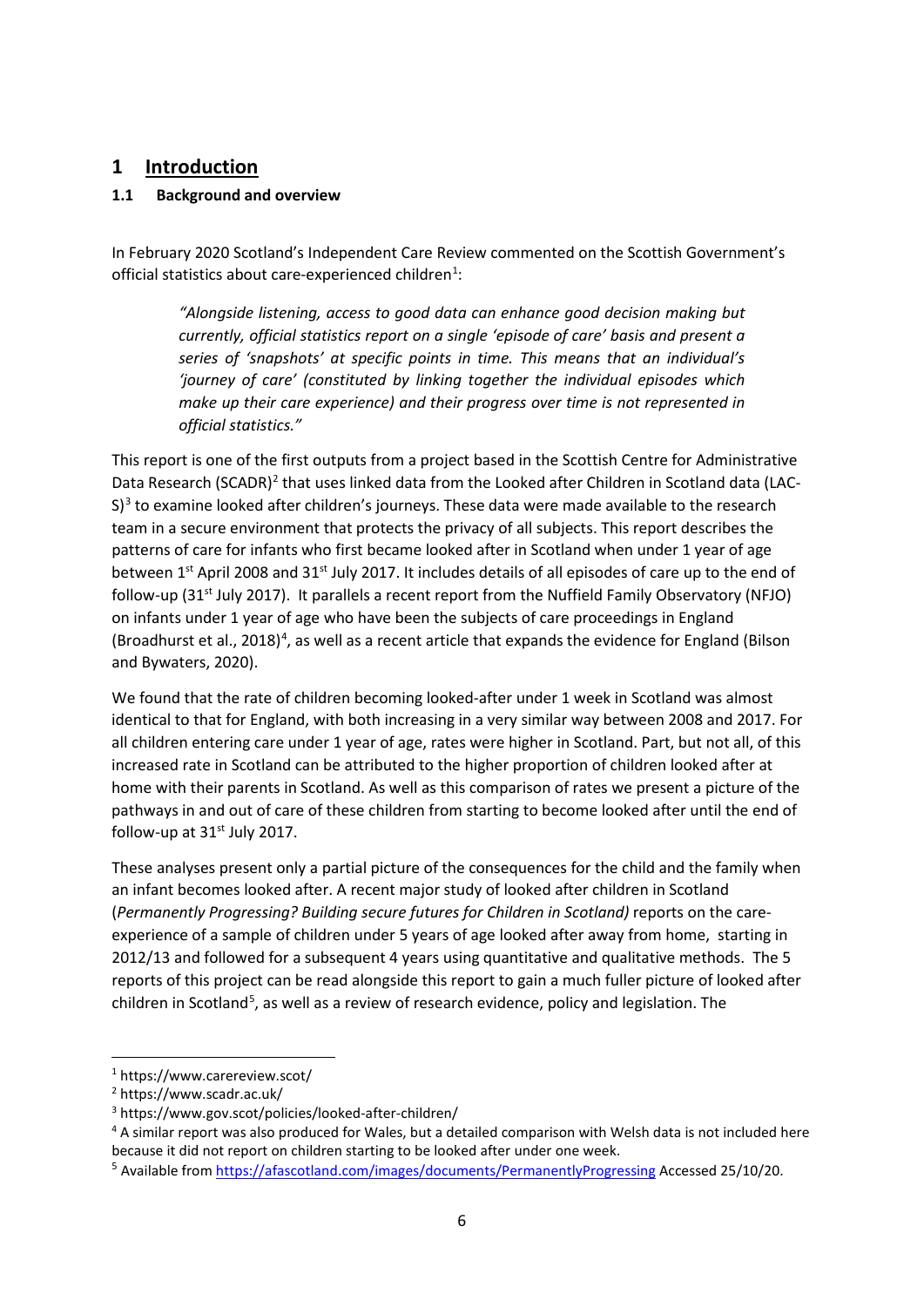Permanently Progressing team were not able to carry out any interviews with the mothers of children who had been removed from their care.

The removal of a child at birth is a serious intervention by the state  $-$  it is not hard to imagine the distressed mother's face, compounded if they know in advance that they will not be looking after the child they are bearing. Mothers who lose care of their child suffer a clear deterioration in health and well-being (Wall-Wieler et al. 2018a and 2018b, Broadhurst and Mason 2019). A recent qualitative study (Critchley 2018) describes the experience of parents in Scotland who face the possibility of such a loss. Concern for mothers and fathers is balanced by concern for the best interests of the child, which article 3 of the UN Convention on the Rights of the Child<sup>[6](#page-6-0)</sup> states "must be the primary consideration". The greater vulnerability of infants and the developmental consequences of inadequate care (Ward et al 2012) are to the fore for all decision makers in these complex and troubling circumstances. The current restrictions imposed by the coronavirus pandemic making communication with parents even more difficult (Porter et al. 2020). The life-changing nature of the decisions taken for child, birth parents, and wider family networks require a detailed understanding of the consequences for all parties.

This report looks at one aspect of outcomes for the population of infants and newborns who become looked after in the first year of life in Scotland. The main source of data is the LAC–S; described in detail in the accompanying **Technical Report (TR)**. The analysis presented is limited by what is currently available in administrative sources. In the conclusion we make recommendations to extend the utility of this data for future policy development.

The report presents "initial findings" because it is the first use of these longitudinal data for all looked after children Scotland to reach publication. The original data had to be sorted, cleaned and linked together before any analysis could be undertaken. This involved consultation with the data providers in local authorities and in the Scottish Government. We anticipate, in future, that the quality of the LAC-S data<sup>7</sup> will benefit from this process.

Further work with the complete LAC-S is already being undertaken. It shows that trends in the proportion of children entering care at older ages are quite different from those for the youngest children. The rates for older children have declined substantially between 2009 and 2017, most steeply for children of secondary school age. This agrees with results from the Scottish Government reports. The 2017/18 report (Scottish Government, 2019) noted that "the total number of children looked after in Scotland has fallen for the sixth consecutive year".

**.** 

<span id="page-6-0"></span><sup>&</sup>lt;sup>6</sup> UN Convention on the Rights of the Child: Article 3 [https://www.unicef.org.uk/what-we-do/un-convention](https://www.unicef.org.uk/what-we-do/un-convention-child-rights/)[child-rights/](https://www.unicef.org.uk/what-we-do/un-convention-child-rights/) : accessed 29/04/2020.

<span id="page-6-1"></span><sup>&</sup>lt;sup>7</sup> Two more years of administrative data are now being prepared for longitudinal analysis with collaboration between SCADR and the data providers.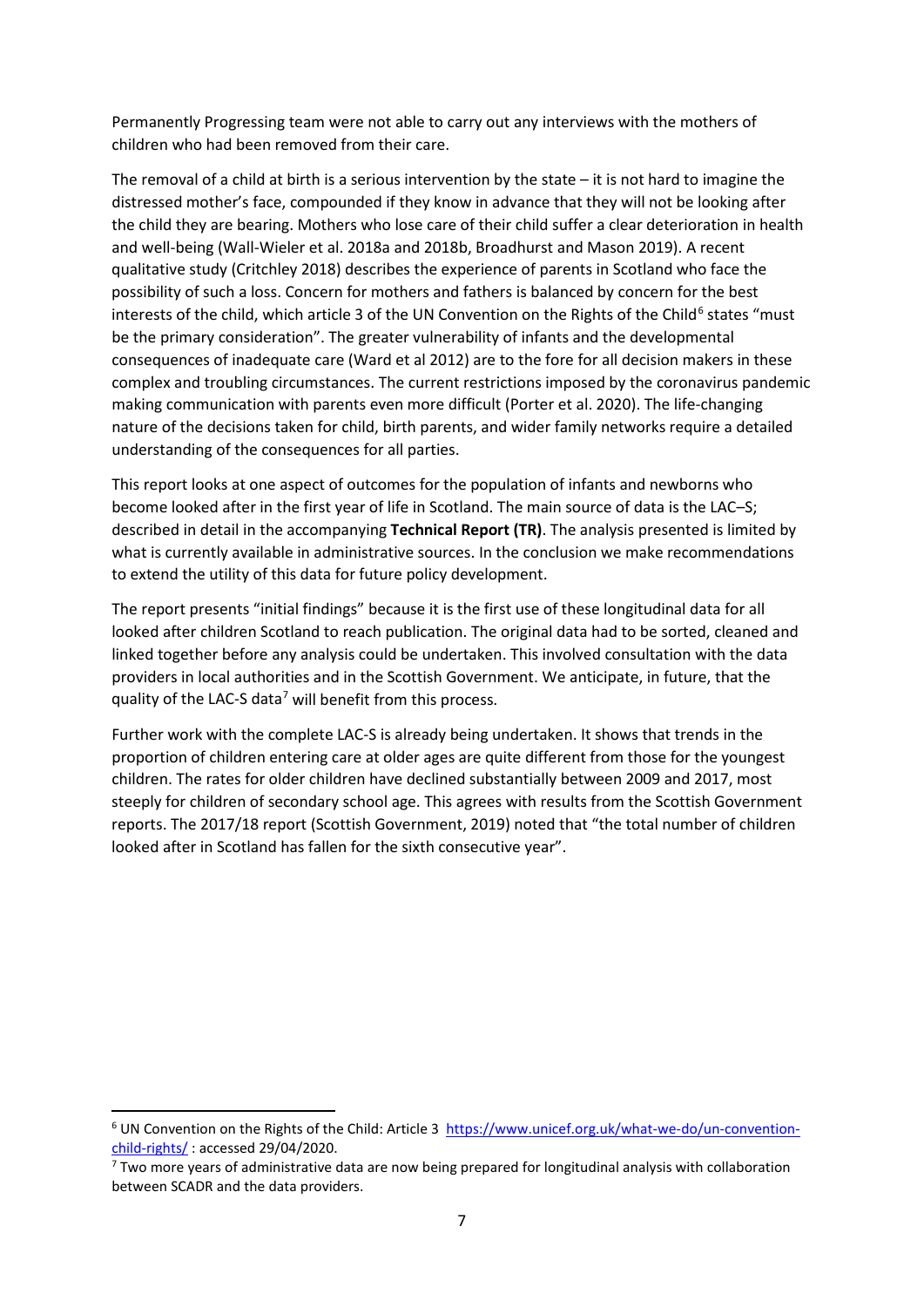## <span id="page-7-0"></span>**2 Looked after Children (LAC) in Scotland and in England**

## <span id="page-7-1"></span>**2.1 Legislation and procedures**

The legal basis by which a child in Scotland becomes looked after differs greatly from that in England and Wales, see McGhee, Bunting et al. 2018 and Bywaters, Scourfield et al. 2020 for more details. In Scotland many of the decisions as to whether a child should be looked after are taken by the Children's Hearing system, first established in 1971, administered by the Scottish Children's Reporters Administration (SCRA)<sup>[8](#page-7-2)</sup>. Children's hearings are lay-led tribunals that bring together parents, children and professionals, intended to provide non-adversarial fora where the welfare of the child is paramount. Children's Hearings Scotland<sup>[9](#page-7-3)</sup>, recruits, trains and supports its lay hearing members, who are the decision makers.

Following a children's hearing, if the decision is that the child is in need of compulsory measures of supervision, SCRA will issue the **compulsory supervision order (CSO)** to the local authority (LA) confirming the type of care for the child. This can include supervision at home, supervision away from home placing the child either in a family setting (generally kinship or foster care) or in residential care<sup>[10](#page-7-4)</sup>. The hearing can make an interim compulsory supervision order (ICSO), a temporary order until a final decision is reached. This is intended for urgent situations where the child is at risk or is a risk to others. The ICSO replaced the previous system of "warrants" and lasts for a maximum of 22 days before it must be reviewed.

Children can also become looked after, with their parents' agreement, without a referral to SCRA or the Scottish Sherriff Courts, under Section 25 of the Children (Scotland) Act, 1995<sup>[11](#page-7-5)</sup>. Courts remain the decision maker where adoption or permanence decisions<sup>[12](#page-7-6)</sup> are necessary and where there is an immediate risk or presence of significant harm to a child. In the latter case a Child Protection Order (CPO) can be issued which permits the removal (or keeping) of a child to a place of safety. A CPO is reviewed by a children's hearing on the second working day after implementation and, if continued, ends on the 8th working day. At that point the normal processes of children's hearings take over. The hearing can make an ICSO until reaching its final decision about the need (or not) for compulsory measures of supervision. The relationship between these different bodies and other organisations is complex (Woods et al. 2018); this is illustrated graphically by a chart designed by the Centre for Excellence for Children's Care and Protection (CELCIS) [13.](#page-7-7)

In contrast, decisions about looked after children In England and Wales are taken by the family courts within a time-frame of 26 weeks to reach a final decision. The court can issue care orders (section 31, Children Act 1989) which place the child in the care of LA children's services and can last up to the child reaching 18 years. Supervision orders (section 31, Children Act 1989) also permit children's services to supervise the care of a child for 1 year with a possibility of extension to two years. Interim care or supervision orders (section 38, Children Act 1989) can be made during the

 $\overline{a}$ 

<span id="page-7-2"></span><sup>8</sup> https://www.scra.gov.uk/

<span id="page-7-3"></span><sup>9</sup> https://www.chscotland.gov.uk

<span id="page-7-4"></span><sup>&</sup>lt;sup>10</sup> In 2020 46% children subject to compulsory supervision orders were living with a parent/other relevant person in the community. [https://www.scra.gov.uk/resources\\_articles\\_category/online-statistics-2019-20/](https://www.scra.gov.uk/resources_articles_category/online-statistics-2019-20/) accessed 13/10/20)

<span id="page-7-5"></span><sup>11</sup> <http://www.legislation.gov.uk/ukpga/1995/36/section/25> : accessed 29/04/2020.

<span id="page-7-6"></span><sup>&</sup>lt;sup>12</sup> Section 80 Adoption and Children (Scotland) Act 1995, children subject to permanence orders are included in the definition of looked after children.

<span id="page-7-7"></span><sup>13</sup> <https://www.celcis.org/knowledge-bank/search-bank/child-protection-and-permanence-system-map/> : accessed 29/04/2020.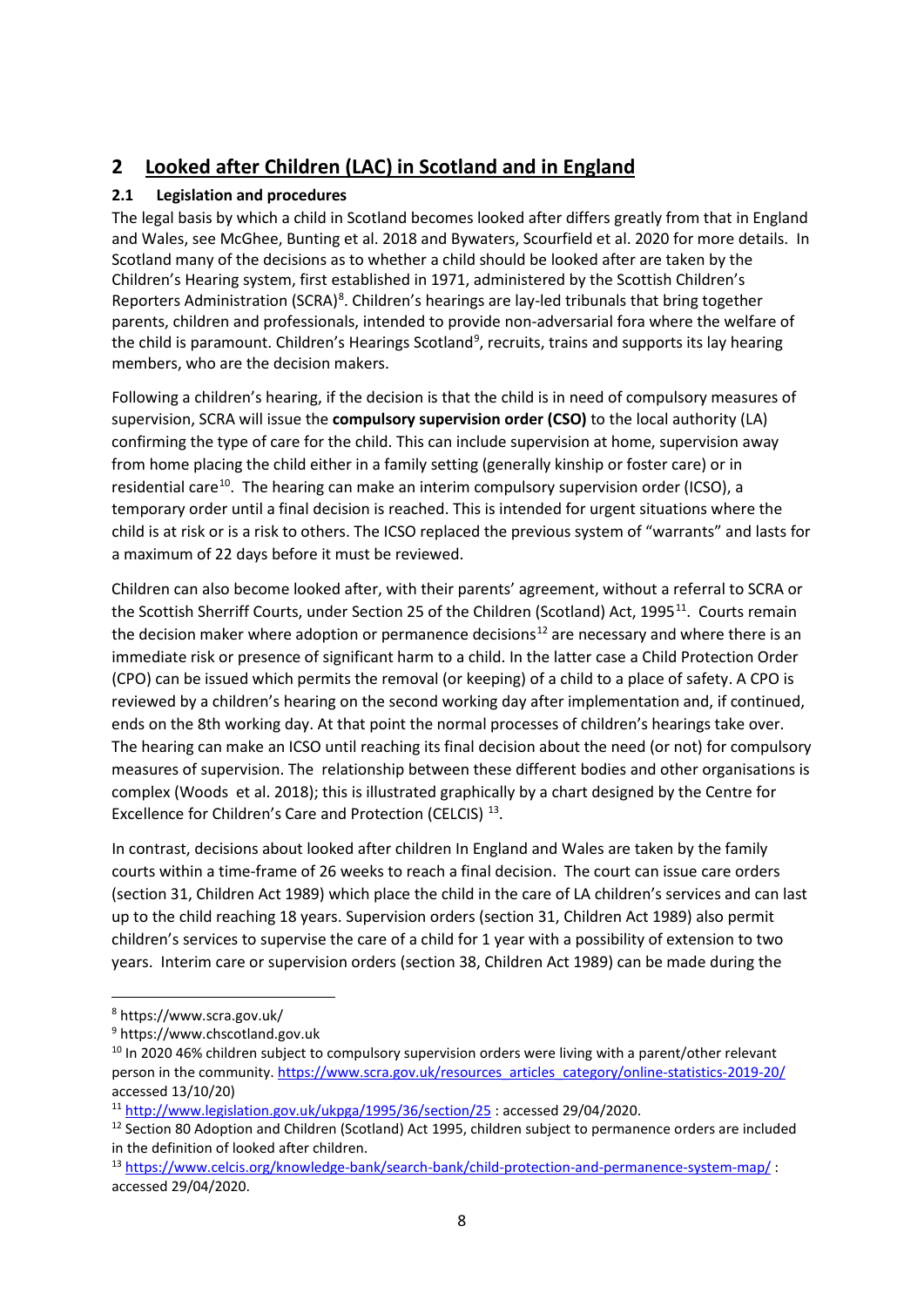court proceedings until a final decision is made. There are also provisions for a child's removal to a place of safety on an emergency basis. Emergency Protection Orders (EPOs, section 44 Children Act 1989) last for 8 days with extension by the Sherriff Court for a further 7 days possible. A child can also become looked after, with parental agreement, under Section 20 of the Children's Act 1989.

#### <span id="page-8-0"></span>**2.2 Data sources**

The Education Analytical Services Division of the Scottish Government collects statistics for looked after children in Scotland<sup>[14](#page-8-1)</sup> and the Department of Education<sup>[15](#page-8-2)</sup> collects the equivalent data for England. These collections are based on returns made annually by LAs and include all looked after children. We refer to these two sources as **Looked after Children Scotland (LAC-S)** and looked after children in England (LAC-E). The Child and Family Court Advisory and Support Service<sup>[16](#page-8-3)</sup> (Cafcass) collects statistics on children subject to care proceedings in England that exclude children who are looked after with their parents' consent under Section 20 of the of the Children's Act 1989. In Scotland SCRA collects data on referrals to the reporter, and the decisions made and processes undertaken in response to these referrals.

The **Nuffield Family Justice Observatory (NFJO)** reports for England (Broadhurst et al. 2018) and for Wales (Alrouth et al. 2018) used the Cafcass data to look at trends in proportions of very young infants coming into care. Bilson and Bywater, 2020 extended the analysis for England by using the equivalent LAC-E data obtained from a freedom of information (FOI) request.

In this report we use a longitudinal file created from the LAC-S data by linking children across each of the annual returns that were available from 2008/09 onwards. It was a major task to create the longitudinal file by resolving inconsistencies between a child's records returned in different years. Data were supplied as a file of placements (each location where a child is looked after) and a file of legal reasons, each grouped by anonymised child identifier and episodes of care. To produce a longitudinal file suitable for the analysis it was necessary for the placements and legal reasons to be consistent as described in the Appendix to the **Technical Report (TR)**. Records had to be checked and cleaned to retain the most plausible set of episodes for each child. For children of all ages the original records identified over 53,000 children. Records for fewer than 2% of children had to be rejected because inconsistencies could not be resolved.

We report on rates of children starting to be looked after before their first birthday to compare trends over time with the LAC-E data. We also compare the legal reasons for which these children became looked after with reports derived from the Cafcass data for England. [17](#page-8-4) As well as comparing trends in Scotland with those found in England, the longitudinal LAC-S data allows us to examine these infants' pathways in and out of care over a nine-year period. The LAC-S return primarily holds data on age, sex, disability and ethnicity of the child. Background information on the birth family will be contained within individual care files within LAs and the Children's hearings system. Contextual information is therefore limited, so we cannot address many of the issues identified as important by the Independent Care Review<sup>[18](#page-8-5)</sup>, but only supply a structure within which they might be set.

<u>.</u>

<span id="page-8-1"></span><sup>14</sup> <https://www.gov.scot/collections/childrens-social-work>

<span id="page-8-2"></span><sup>15</sup> [https://www.gov.uk/government/collections/statistics-looked after-children](https://www.gov.uk/government/collections/statistics-looked-after-children) accessed 2/09/2020.

<span id="page-8-3"></span><sup>&</sup>lt;sup>16</sup> Se[e https://www.cafcass.gov.uk/](https://www.cafcass.gov.uk/) accessed 2/08/20

<span id="page-8-4"></span> $17$  The comparison with the Welsh Cafcass data would also be possible, but has not been included here because no equivalent of the LAC-E data is currently available for Wales.

<span id="page-8-5"></span><sup>18</sup> <https://www.carereview.scot/conclusions/independent-care-review-reports/> accessed 5/08/2020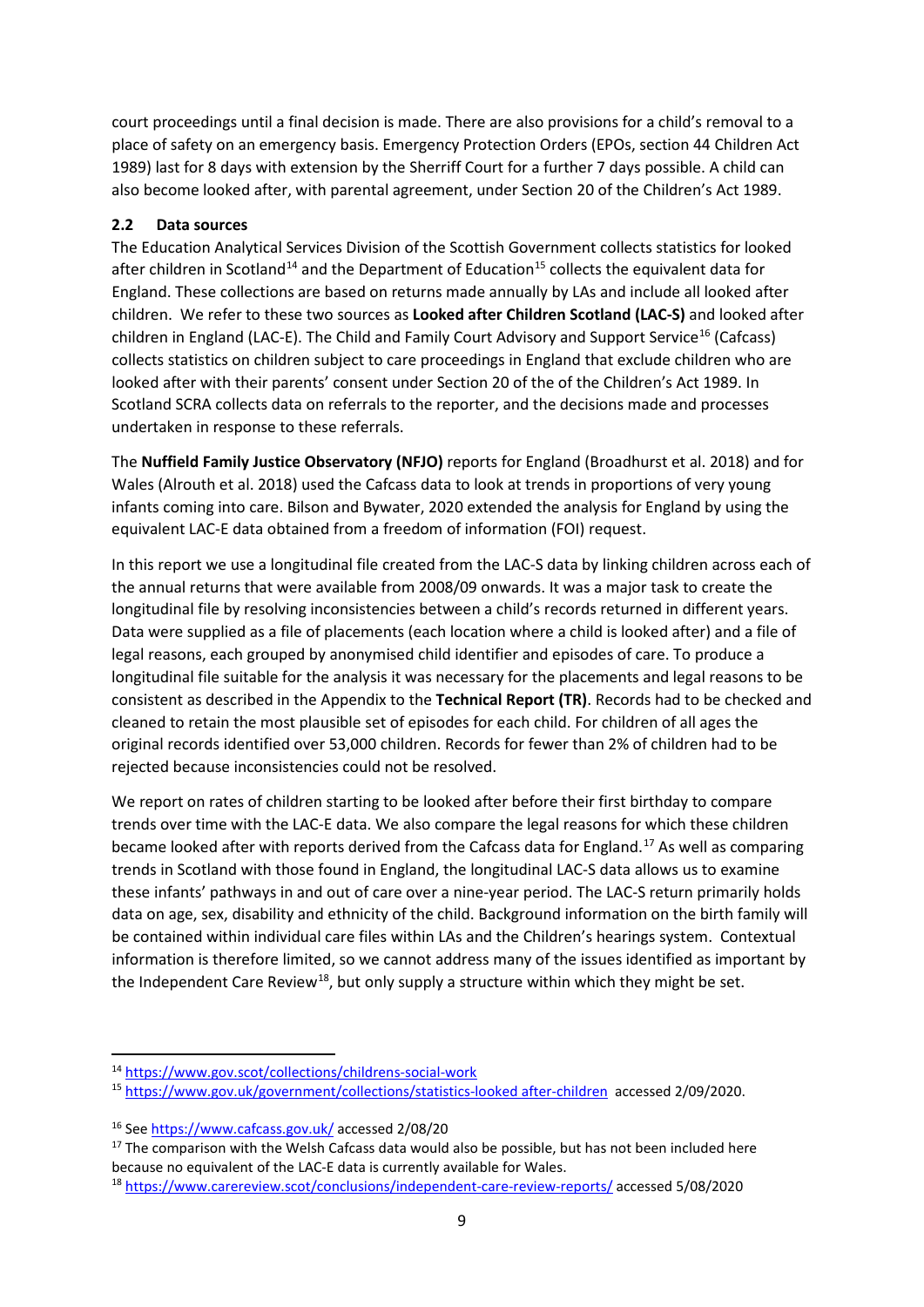#### <span id="page-9-0"></span>**2.3 Pre-birth child protection**

Although the law is the final arbiter, the Scottish Child Protection system also includes an administrative system involving interdisciplinary multi-agency case conferences and LA-maintained registers of children at potential risk of maltreatment. These **Child Protection Case Conferences (CPCCs)** can decide whether legal measures to safeguard a child should be taken forward. When CPCCs are held before the birth the unborn child can be entered on the LA Child Protection Register with a recommendation that a CPO be applied for when the child is born. What is clear is that across the UK pre-birth child protection practices have become more common (Bunting, et al., 2018), with neglect and emotional abuse the central child protection concerns. In Scotland, there are temporal guidelines for these pre-birth CPCCs deciding whether a child should be removed at birth from the mother's care<sup>[19](#page-9-3)[20](#page-9-4)</sup>. The legal outcomes for the child might be temporary or permanent removal of the child from the care of parents and ultimately alternative permanent care being sought via adoption or in some cases kinship care.

## <span id="page-9-1"></span>**3 Rates and trends in numbers of LAC under 1 year in Scotland and England**

## <span id="page-9-2"></span>**3.1 Summary of rates and trends**

<u>.</u>

Details of the data used in this report, as well as tables corresponding to each plot, can be found in the **Technical Report (TR)**. Briefly, we have used records for all children becoming looked after in Scotland before their first birthday from 1<sup>st</sup> April 2008 to 31<sup>st</sup> July 2017. Using LAC-S and LAC-E data, **Figure 1** compares the rates per 10,000 live births for children starting to be looked after under 1 year and under 1 week in Scotland and in England.



*Figure 1 Rates of children starting care under 1 year and under 1 week by administrative year (1st April to 31st March) for England and Scotland.*

<span id="page-9-3"></span><sup>&</sup>lt;sup>19</sup> National Guidance for Child Protection in Scotland 2014, [https://www.gov.scot/publications/national](https://www.gov.scot/publications/national-guidance-child-protection-scotland/)[guidance-child-protection-scotland/](https://www.gov.scot/publications/national-guidance-child-protection-scotland/) accessed 13 October 2020

<span id="page-9-4"></span><sup>&</sup>lt;sup>20</sup> Working together to Safeguard Children 2018 and Wales Safeguarding Procedures outline child protection guidance for each jurisdiction[, https://www.gov.uk/government/publications/working-together-to-safeguard](https://www.gov.uk/government/publications/working-together-to-safeguard-children--2)[children--2](https://www.gov.uk/government/publications/working-together-to-safeguard-children--2) and<https://safeguarding.wales/chi/> accessed 13 October 2020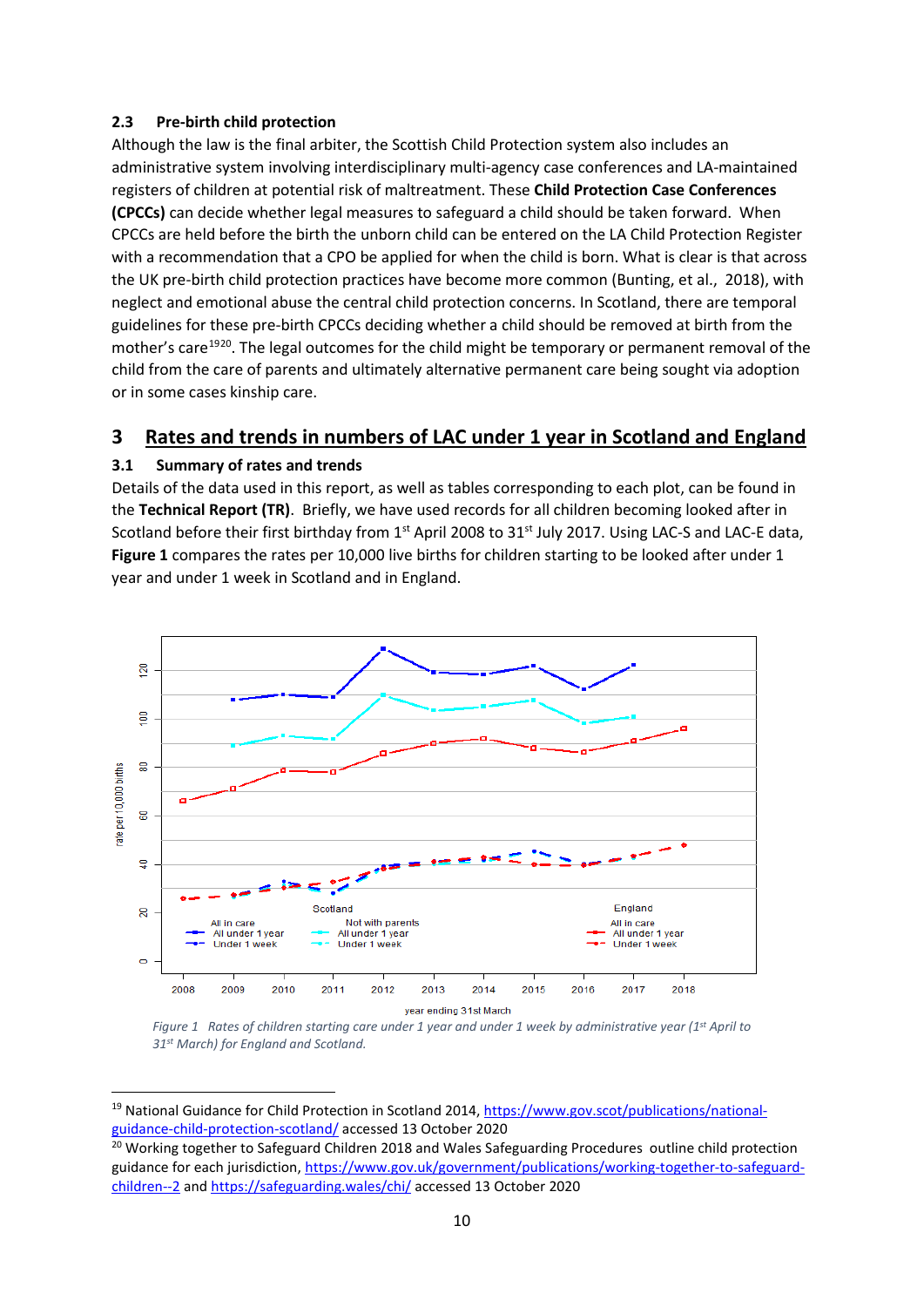We are grateful to Andy Bilson for providing a copy of the data, received by FOI, on the number of children starting care in the LAC-E data (Bilson and Bywaters, 2020). Note that the LAC-E data include more children than the NFJO study (Broadhurst et al. ,2018), which used data from Cafcass because the NFJO report excluded periods of care for children looked after with their parents' consent, under Section 20 of the Children's Act 1989. The data used to produce Figure 1 can be viewed in the accompanying spreadsheet. The LAC-S data differ slightly from those in annual reports<sup>[21](#page-10-0)</sup> because of a change in the reporting period.<sup>[22](#page-10-1)</sup>

The rates of children under 1 week being taken into care are very similar for Scotland and England. As reported in Bilson and Bywaters, 2020, the rates per 10,000 births in England have increased from 26 to 48 between 2007/08 and 2017/18. The comparable rates for Scotland are from 27 to 43 from 2008/09 to 2016/17. The rate of increase is almost identical in the two countries at 2 per 10,000 births per year.

The picture for all children under 1 year differs between the two countries the average rate being 38% higher in Scotland than in England. Taking all children becoming looked after before their first birthday, the rates increase more steeply in England (2.5 per 10,000 per year) than in Scotland (1.3 per 10,000 per year). These trends are small compared to the much higher rate in Scotland where, on average during this period, one in every 85 children born will have some period in care during their first year. This compares to 1 in every 119 children in England.

In Scotland the percentage starting care under 1 week of all starting care under 1 year has risen from 25% to 38% between 2008/09 and 2016/17. The equivalent percentages for the LAC-E data are from 38% to 45%; a less steep increase because of the greater increase in all under 1 year. Details are presented in the accompanying spreadsheet. Figure 1 also shows the rate of children in Scotland looked after away from home; this is discussed in the next section where we look at differences between the LAC-S and the LAC-E data sources.

For all children under 1 year we can extend the rates back in time by going to published sources. These include the Annual Reports for Scotland and England as well as data from an analysis of the LAC-E data by McGrath-Lone et al. (2016). This is illustrated in **Figure 2**[23](#page-10-2). The English data show a steady increase over time for the whole period from 1992 to 2018. The rates for children under 1 year in Scotland have increased very steeply from 2002 to 2011, more than doubling over that 10 year period, then remaining fairly stable after thereafter (see accompanying spreadsheet for details).

<u>.</u>

<span id="page-10-0"></span><sup>21</sup> https://www.gov.scot/collections/childrens-social-work

<span id="page-10-1"></span><sup>&</sup>lt;sup>22</sup> The LAC-S data were reported for 1st April to 31st March for 2008/9 and 2009/10 and thereafter from 1st August to 31st July. For this report the rates have been recalculated from the longitudinal file to years ending 31st March to make them comparable with the LAC-E data

<span id="page-10-2"></span> $23$  See the accompanying spreadsheet for details and notes of the data used in Figure 2.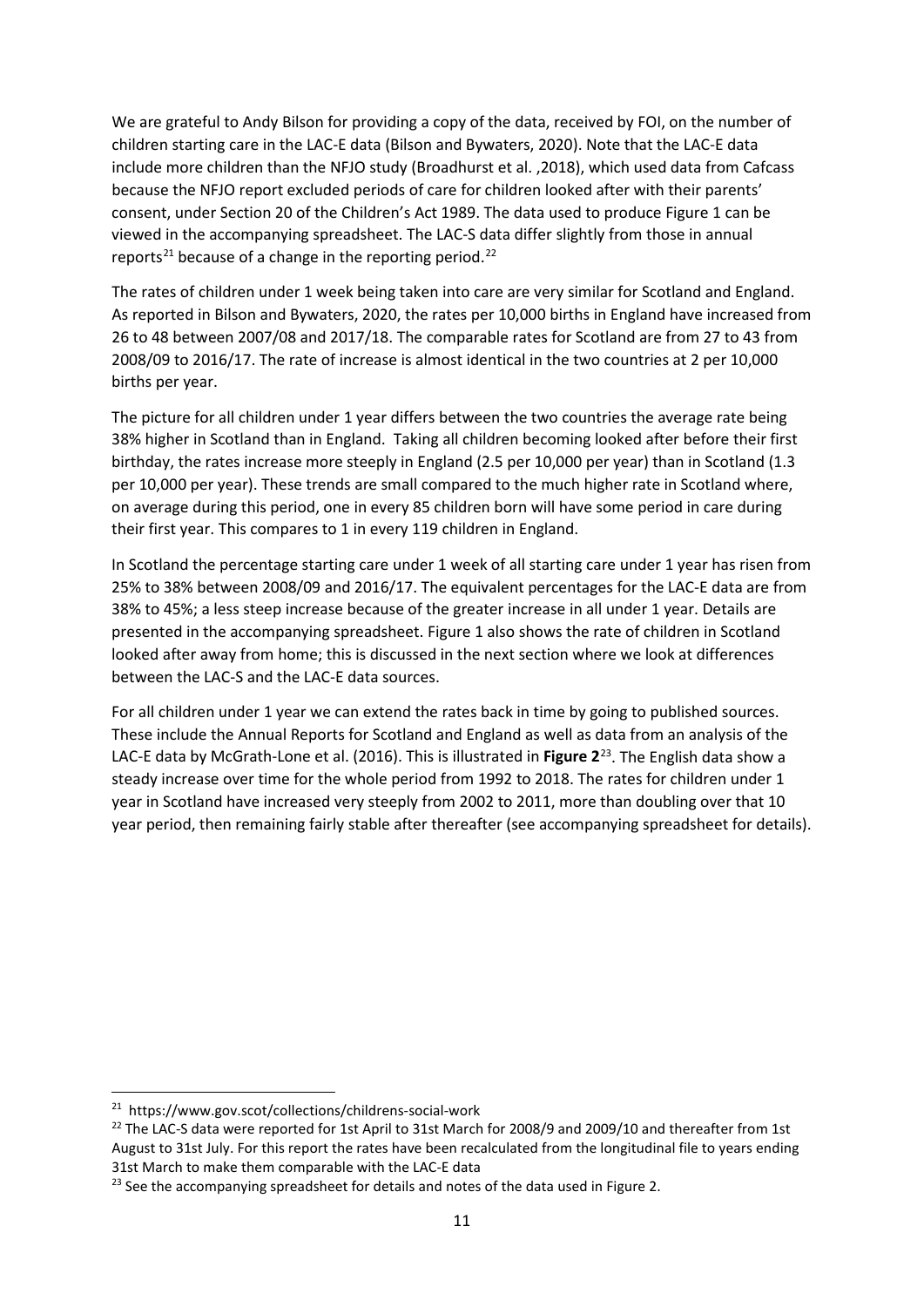

*Figure 2 Rates of children starting to be looked after under 1 year of age in England and Scotland from published sources*

## <span id="page-11-0"></span>**3.2 Differences between LAC-S and LAC-E data**

There are two categories of looked after children who may appear to a different extent in the Scottish and English data. These two categories are:

- 1. Children who are looked after but are living with their parents.
- 2. *C*hildren starting to be looked after in Scotland without any contact with Children's Hearings or Sherriff Courts under Section 25 (S25), or in England under Section 20 (S20) in England). In both cases children become looked after with their parents' consent.

#### **Children looked after with their parents**

**.** 

In Scotland, Children's Hearings can issue a CSO, under the Children's Hearings (Scotland) Act 2011, that specifies that the child is looked after but placed at home with parents. There is no such category in the English legislation although a small proportion of children are subject to a care order while living at home. Over the period 2008 to 2017, 45% of looked after children of all ages in Scotland have their first period of being subject to compulsory supervision orders at home with their parents. Annual Reports on looked after children from the Department of Education<sup>[24](#page-11-1)</sup> show that the proportions of children of all ages starting to be looked after at home in England were between 3% and 6% over the years being compared.

<span id="page-11-1"></span><sup>&</sup>lt;sup>24</sup> Data from the annual reports published by the Department of Education for England can be accessed at [https://www.gov.uk/government/collections/statistics-looked after-children](https://www.gov.uk/government/collections/statistics-looked-after-children) , accesses 2/9/10.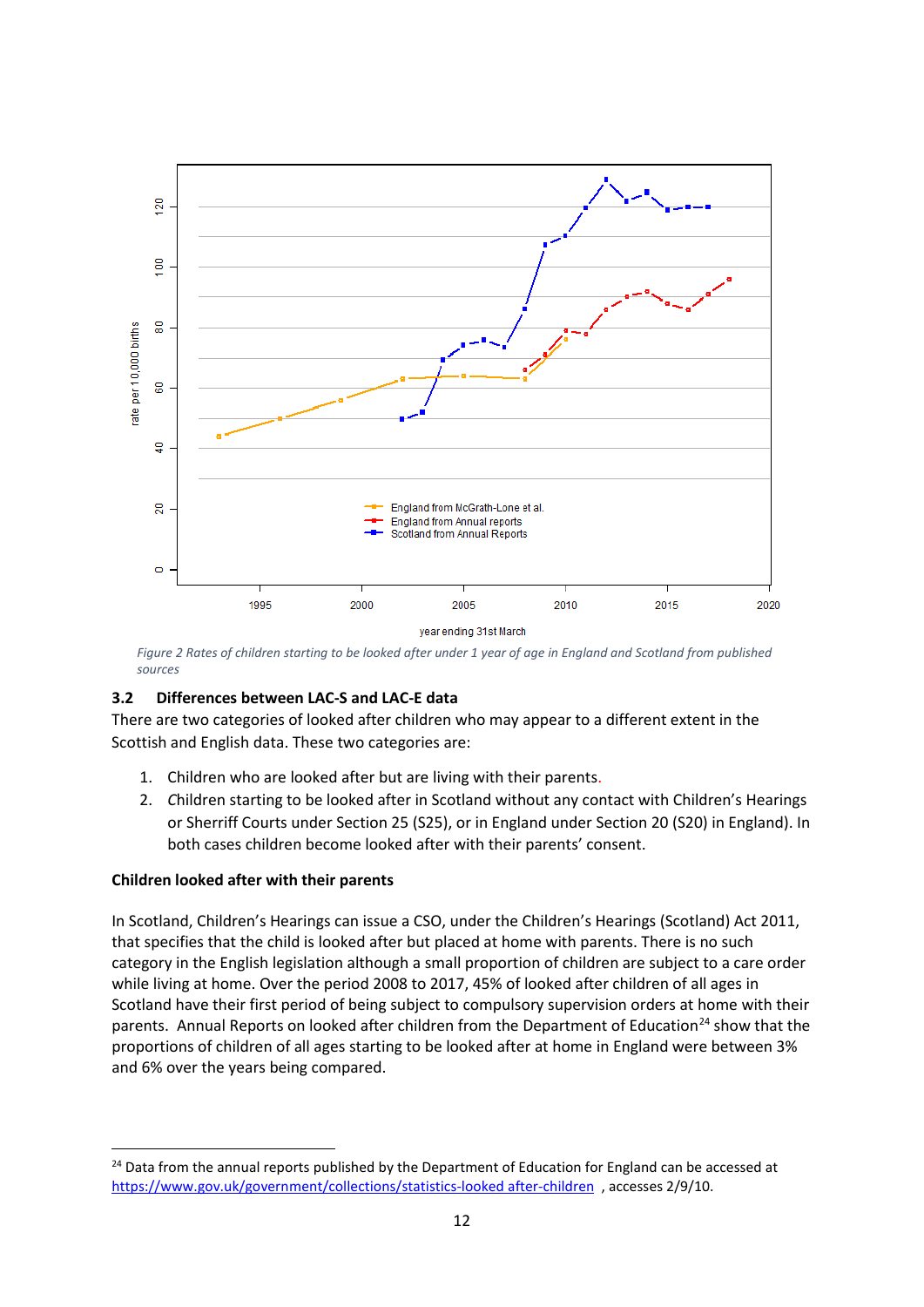In Scotland under 2% of infants starting to be looked after in their first week are initially placed with their parents. This rate remains low for children becoming looked after before 12 weeks of age, but then gradually increases to around 40% at 1 year<sup>25</sup>. For children starting to be looked after over 1 year of age, rates of those at home with their parents increase from 40% for the youngest to 60% for the oldest. Details are in Table T2 of the TR.

In **Figure 1** the light blue lines illustrate the rates of care away from home for those under 1 week and under 1 year in Scotland. For those coming into care in their first week almost all are cared for away from home, so the plots of rates comparing all children with those away from home are barely different and the light blue line is hardly visible. For children under 1 year the rates are lower for those away from home, now only 22% higher than the overall English rates, compared to 38% higher for all children entering care under 1 year. It is unlikely that the equivalent English rates will be much lower than the rate for all English looked after children.

## **Children looked after under Sections 25 (Scotland) or Section 20 (England)**

The NFJO report (Broadhurst et al., 2018) used data from Cafcass and thus excluded children looked after under Section 20. This gave considerably lower rates of children coming into care under 1 week than the rates from the LAC-E. The difference for rates for all children under 1 year were less pronounced. As Bilson and Bywaters, 2020 suggest, this appears to be because a high proportion of children starting care under Section 20 have a subsequent order from the family courts in the weeks following their start of care. The TR includes an analysis of the LAC-S data where entry into care is defined by the first ruling from a Children's Hearing or from a Sherriff Court.

## <span id="page-12-0"></span>**4 Care experience of looked after children under 1 year in Scotland**

## <span id="page-12-1"></span>**4.1 First placements**

A total of 6180<sup>[26](#page-12-3)</sup> infants in Scotland came into care during their first year of life between 1<sup>st</sup> April 2008 and  $31<sup>st</sup>$  July 2017. An episode of care is a continuous period of time during which a child is in the care of a LA. It consists of 1 or more placements that describe the location of care. For each child we have details of where they were placed during every episode of care until 31<sup>st</sup> July 2017, and for those leaving care, their destination at the end of each completed episode.

There is a large difference in where children began to be looked after between those becoming looked after in their first week compared to later in their first year (**Table 1**). For children entering care under 1 week 76% were placed in foster care, compared to 51% of those entering care later in the first year. A higher proportion of children entering care later were first in the care their parents or with relatives or friends. There is little evidence of any trends in these proportions over the 9 year period (see TR).

**.** 

<span id="page-12-2"></span><sup>&</sup>lt;sup>25</sup> See accompanying spreadsheet for details.

<span id="page-12-3"></span><sup>&</sup>lt;sup>26</sup> All numbers of children in this report are rounded to the nearest 10.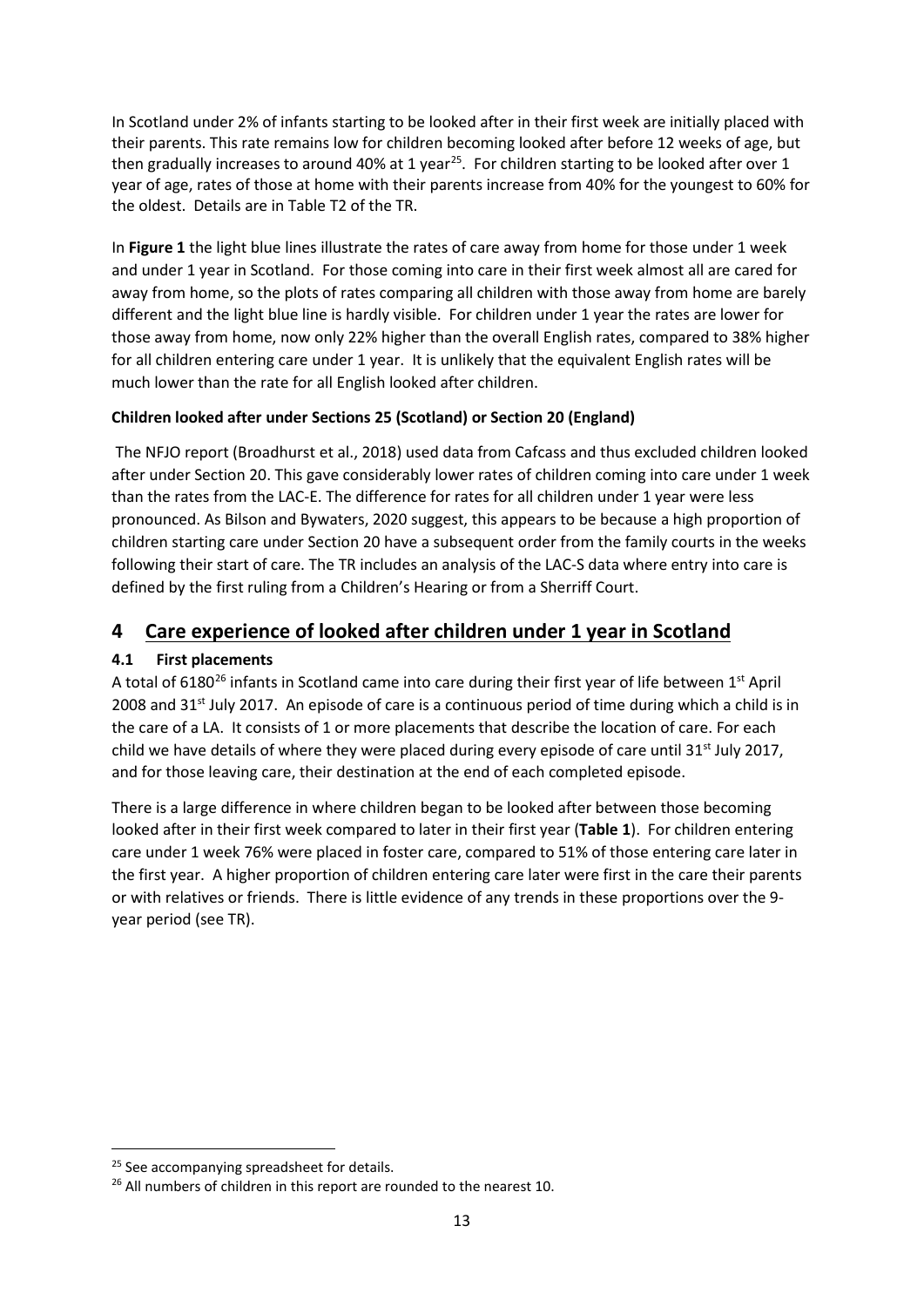|                                  | % first placement by age at becoming looked after<br>(Column %s) |      |      |  |  |  |  |  |
|----------------------------------|------------------------------------------------------------------|------|------|--|--|--|--|--|
|                                  | Under 1 week<br>All under 1 year<br>1 week to 1 year             |      |      |  |  |  |  |  |
| Number of children*              | 6180                                                             | 2010 | 4170 |  |  |  |  |  |
| Percentage of initial placements |                                                                  |      |      |  |  |  |  |  |
| With foster parents              | 59                                                               | 76   | 51   |  |  |  |  |  |
| With friends/relatives           | 22                                                               | 12   | 26   |  |  |  |  |  |
| With parents                     | 14                                                               | 2    | 20   |  |  |  |  |  |
| With prospective adopters        | 0                                                                | 1    |      |  |  |  |  |  |
| other<br>5<br>9                  |                                                                  |      |      |  |  |  |  |  |

**Table 1:** *Location of first placement by age at starting to be looked after*

\* All numbers rounded to nearest 10

Overall, 89% of children had a single episode of care during follow-up, 9% had two episodes and 2% had 3 or more episodes. Some of these children will go on to have further episodes after 31<sup>st</sup> July 2017 (follow-up end).

#### <span id="page-13-0"></span>**4.2 Length of first episodes**

At follow-up end, 35% of children were still being looked after in their first episode of care. To allow for these incomplete episodes survival analysis methods must be used to get unbiased estimates of the episode lengths. Leaving-care curves can be calculated using the Kaplan-Meier method to estimate the proportions of children who leave care at each time, making appropriate adjustments for incomplete episodes. **Table 2** gives the estimated percentages of episodes not completed at 1 to 7 years from start of care.

**Table 2***: Percentages of episodes completed by years from start of care estimated from leaving-care curves.* 

|                                | years from start of care |      |      |      |     |     |     |     |
|--------------------------------|--------------------------|------|------|------|-----|-----|-----|-----|
|                                | 0                        | 1    | 2    | 3    | 4   | 5   | 6   |     |
| Starting care under 1 week     |                          |      |      |      |     |     |     |     |
| Number still in care*          | 2010                     | 1420 | 890  | 450  | 250 | 160 | 120 | 90  |
| Episode ended %                | 0                        | 20   | 43   | 66   | 77  | 82  | 84  | 85  |
| Starting care 1 week to 1 year |                          |      |      |      |     |     |     |     |
| Number still in care*          | 4170                     | 2890 | 2000 | 1290 | 800 | 540 | 370 | 240 |
| Episode not ended %            | 100                      | 24   | 41   | 58   | 70  | 76  | 79  | 80  |

\* All numbers rounded to nearest 10

The full leaving-care curves corresponding to Table 2 are shown in the TR. Children are initially discharged from care more slowly if they enter care after 1 week, 20% discharged from care in  $1^{st}$ year compared to 24% of those starting care later. Beyond 1 year from the start of care this pattern is reversed with 82% of those starting care in their first week still in care at 5 years compared to 76% of those starting care after 1 week. Differences are small and there was no evidence of any overall trends in episode length over the 9 years of follow-up.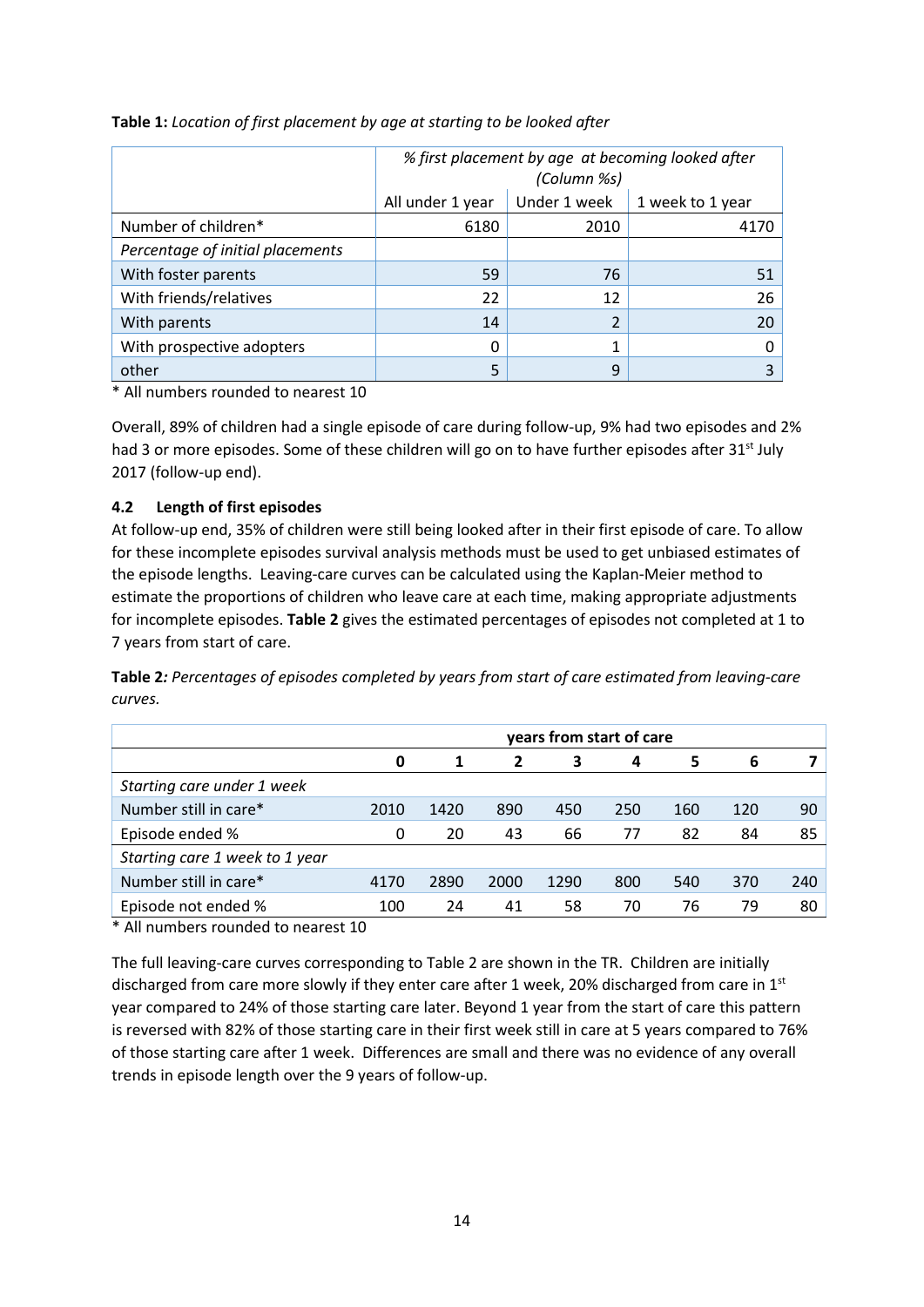Another way of summarising the lengths of episodes for these groups is the median length of episodes (the time at which 50% of episodes have ended). For all children entering care under 1 year the median episode length was 2 years 5 months, slightly shorter, at 2 years 4 months, for those entering care under 1 week and slightly longer, at 2 years 6 months, for those becoming looked after later.



*Figure 3 Leaving-care curves by initial placement type*

**Figure 3** shows the leaving-care curves by initial placement for children starting care under 1 week and between 1 week and I year, by the first placement type. Groups with only small numbers of children have been omitted. There is evidence of difference between groups when the 95% confidence intervals (shown in dotted lines) do not overlap. For infants starting care under 1 week those initially fostered, or with friends/relatives have similar patterns of leaving care for the first three years of follow-up, but a larger proportion of those starting with friends and relatives have episodes lasting three years or more.

For children entering care after 1 week of age there are differences in the first year of follow-up. Those starting in foster care have the largest proportion of short episodes in the first months. Children starting care with their parents are slowest at leaving care initially, but then catch up with the others in the few weeks before the end of their first year. This probably relates to a children's hearing review of such cases required to take place by the end of the first year in care. After the first year all groups have similar leaving-care curves, but as with those starting care under 1 week, those starting with friends/relatives have more longer episodes.

There was evidence that the length of the first episode had become shorter over the 9 years when the children started care. The picture appeared complicated, and was only clarified when separate analyses by the destination at the end of follow-up were carried out as described below.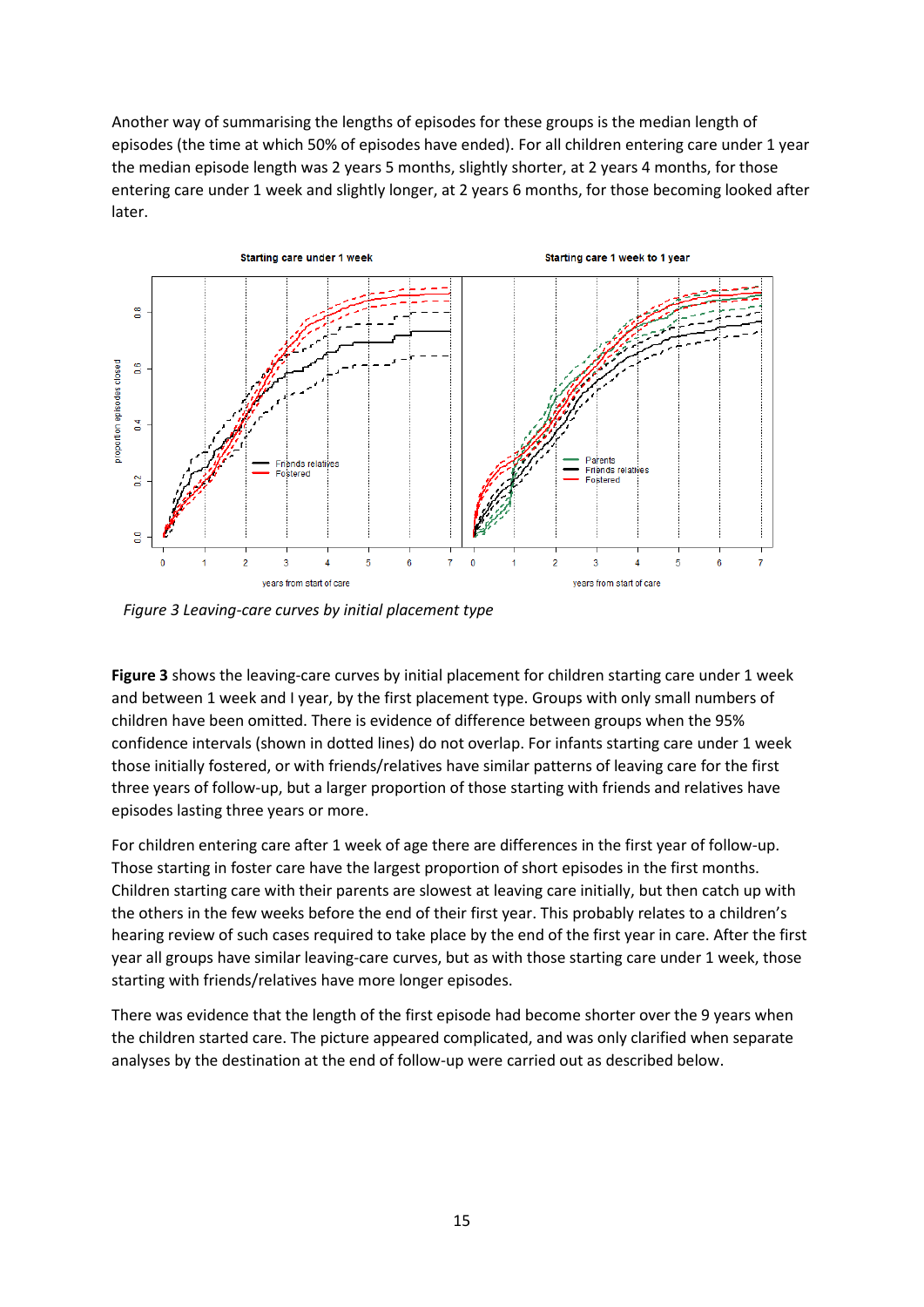## <span id="page-15-0"></span>**4.3 Destinations at the end of the first episode**

**Table 3** shows destination accommodation at the end of their first episode, for the 4020 children (67% of all) who had a completed first episode during follow-up. Of those with a known destination, just under half were adopted and 33% were back with their parents. A higher proportion of those starting care under 1 week were adopted and fewer returned to their parents after their first episode.

**Table 3:** Destination after first episode and median length of completed first episodes for infants with completed first episodes

|                                            | Percent of completed episodes (Column %s)  |                     |                  |  |  |  |  |  |
|--------------------------------------------|--------------------------------------------|---------------------|------------------|--|--|--|--|--|
| Destination at end of first episodes       | All under 1 year                           | <b>Under 1 week</b> | 1 week to 1 year |  |  |  |  |  |
| Home with parents                          | 48                                         | 35                  | 54               |  |  |  |  |  |
| Home with newly adopted parents            | 33                                         | 51                  | 24               |  |  |  |  |  |
| Home with friends/relatives                | 14                                         | 10                  | 16               |  |  |  |  |  |
| Other including not known                  | 5                                          | 4                   | 6                |  |  |  |  |  |
| All children                               | <b>Median length of completed episodes</b> |                     |                  |  |  |  |  |  |
| From survival analysis                     | 2 yr. 5 mo.                                | $2 yr.$ 4 mo.       | 2 yr. 6 mo.      |  |  |  |  |  |
| All complete episodes                      | 1 yr. 8 mo.                                | 1 yr. 8 mo.         | 1 yr. 9 mo.      |  |  |  |  |  |
| <b>Median length of completed episodes</b> |                                            |                     |                  |  |  |  |  |  |
| Home with parents                          | 11 mo.                                     | 7 mo.               | 11 mo.           |  |  |  |  |  |
| Home with newly adopted parents            | 2 yr. 5 mo.                                | 2 yr. 2 mo.         | 2 yr. 9 mo.      |  |  |  |  |  |
| Home with friends/relatives                | 2 yr. 2 mo.                                | 1 yr. 11 mo.        | 2 yr. 2 mo.      |  |  |  |  |  |
| Other including not known                  | 1 yr. 2 mo.                                | 11 mo.              | 1 yr. 2 mo.      |  |  |  |  |  |
| Numbers of children*                       |                                            |                     |                  |  |  |  |  |  |
| All completed episodes                     | 4020                                       | 1300                | 2720             |  |  |  |  |  |
| Incomplete episodes                        | 2160                                       | 710                 | 1450             |  |  |  |  |  |

\* All numbers in this report are rounded to nearest 10.

Table 3 also shows the median length of the completed episodes. These are lower than the eventual episode lengths that will be achieved with complete data, since longer estimates are excluded. For all children the median length of completed episodes estimated from the leaving-care curve was 2 years 5 months, compared with the 1 year 8 months in Table 3. Children leave care to their parents at earlier times while episodes ending in adoption are longer.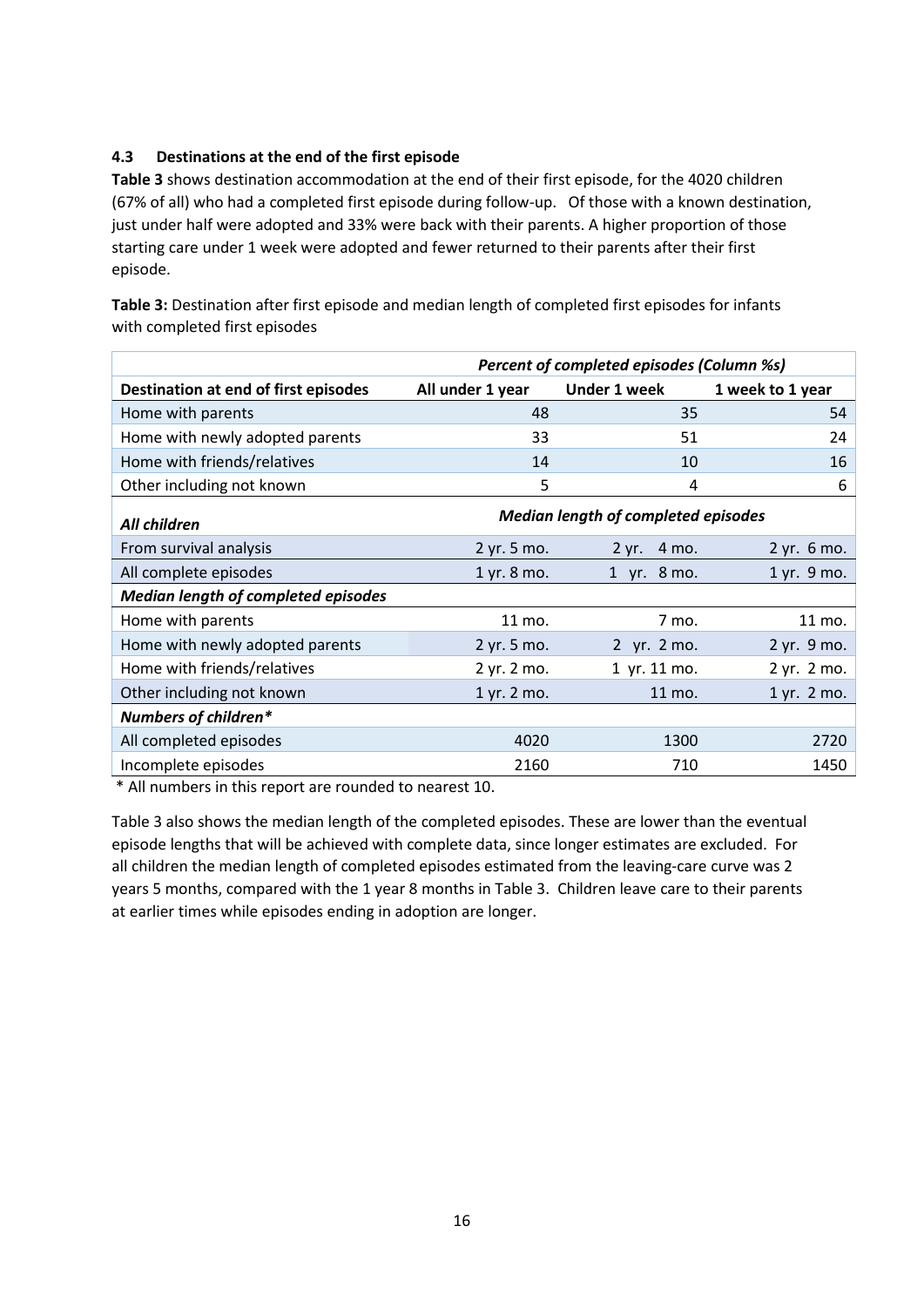Leaving-care curves by destination measure the proportion of all children, still in care at each time, who leave care by each destination<sup>27</sup>. This is not the same thing as the proportion of all children who end the episode by each destination. Thus, they require careful interpretation (see TR for details). It is not possible to estimate median lengths of episode from this analysis because we do not know the number of children who will eventually leave care by each destination. But we can compare the rates of leaving care by each destination. The slope of the leaving-care curves estimates the rates per unit time of leaving-care to each destination<sup>28</sup>. But for any short period of time this is based on small numbers and would give a very bumpy picture. To look at how this rate of leaving care changes over time the smoothed estimates of rates are plotted in **Figure 4**.



*Figure 4: Rate of children leaving-care to each destination at the end of the first episode estimated from a smoothed estimate of the slope of the leaving-care curve.*

The rate of leaving care to return to parents is highest in the first months declining steeply up to 1 year, and then more slowly in the subsequent years. The initial rate of returning to parents is higher for those entering care after 1 week, compared to during their first week. The rate of leaving care to friends/relatives is fairly constant over follow-up time. The most striking patterns are seen for rates of adoption. These are initially low but increase until the first half of the third year, after which they decline steeply.

There was evidence of trends in these rates by the year when the child started care. Rates of leaving care have increased over time. The main differences are between the period before  $1<sup>st</sup>$  April 2011 and later years. In the earlier period the median length of episodes was 2 years 8 months, but over the later period it was 2 years 4 months. These differences were to a large extent due to the increase in the rates of adoption in the later period, especially for those entering care before 1 week of age.

 $\overline{a}$ 

<span id="page-16-0"></span> $27$  This is known in the survival analysis literature as a competing risks analysis.

<span id="page-16-1"></span><sup>&</sup>lt;sup>28</sup> Thus is known in survival analysis as the hazard rate, with no implication that there is anything dangerous about the event.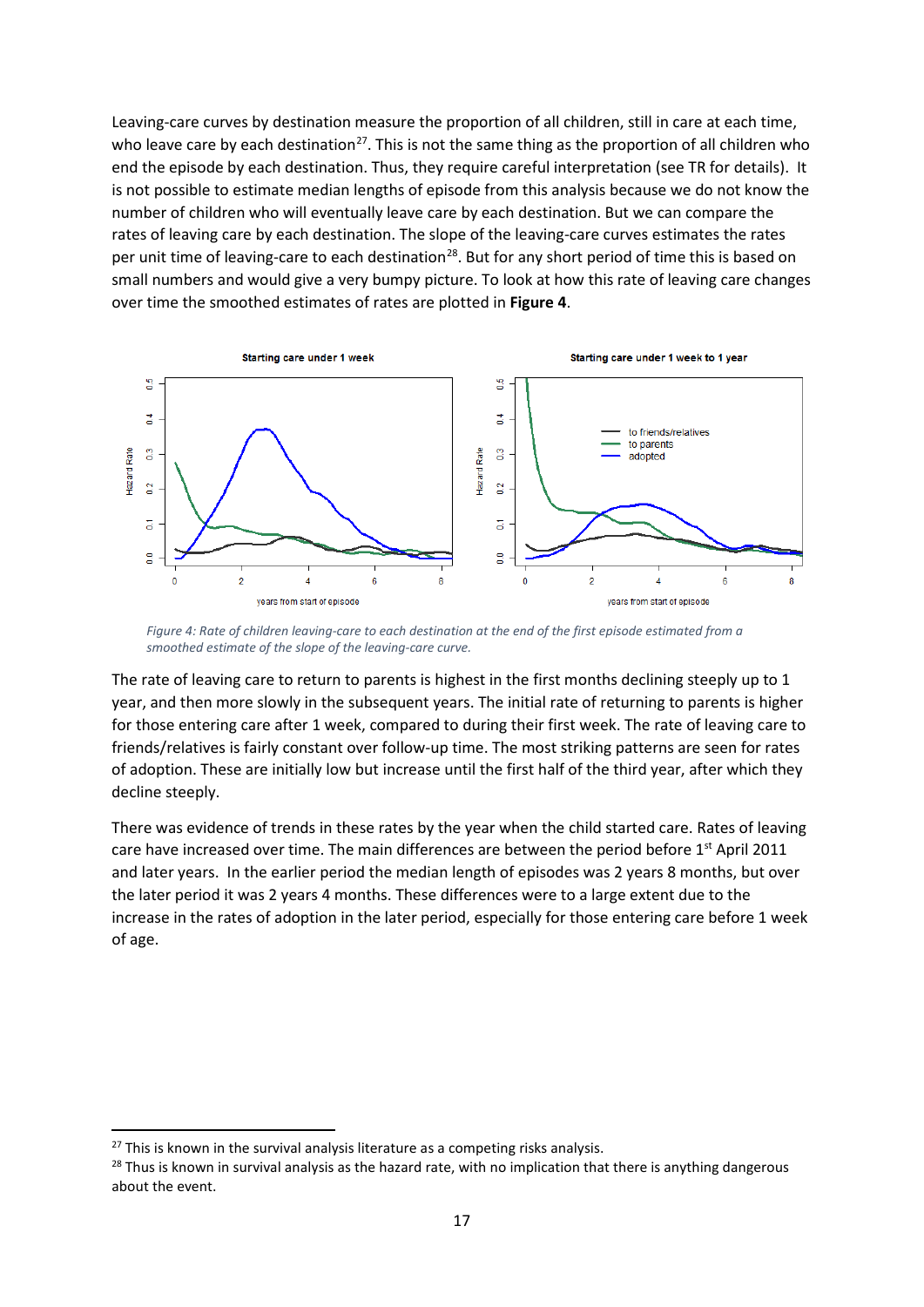**Figure 5** illustrates this. Other destinations also contributed, as discussed in the Technical Report.



*Figure 5: Rate of children leaving-care to adoption at the end of the first episode estimated from a smoothed estimate of the slope of the leaving-care curve.*

#### <span id="page-17-0"></span>**4.4 Later episodes**

The majority of children who have further episodes of care, after the first, are those who left care to stay with their parents. Of the 1930 children returning home after their first episode of care 580 (30%) went on to have a further episode of care. This compared to 6% of children returning to friends or family and under 1% of those adopted. Second episodes most often returned children home (62% of completed episodes) and the gaps between episodes were short, with a median length of 8 months. Further episodes thus tend to extend the total time in being looked after for those returning home.

#### <span id="page-17-1"></span>**4.5 Where are the children at ages 1 to 7?**

To simplify these complicated patterns of care we can work out where each child will be at ages 1 to 7 years, including any subsequent episodes after the first. The child may still be looked after or may have left care to be at home with parents, with adopted parents or with friends/relatives. On Figure 5 the darker shading is used for children no longer looked after, and lighter colours for those still looked after (indicated by LA on the legend). The lighter blue are children placed with prospective adoptive parents. Only those children who have been followed up to each age contribute to the calculations. The rates at the oldest ages are thus based on smaller numbers.

Details of the percentages plotted in **Figure 6** are in **Table 4**. By ages 5 to 7, 44% of children becoming looked after in their first week are at home with new adoptive parents and 22% are at home with their parents and no-longer looked after. For those coming into care between 1 week and 1 year the percentage adopted by ages 5 to 7 is lower at 20%, but the percentage home with their parents and no longer looked after is higher at 30%.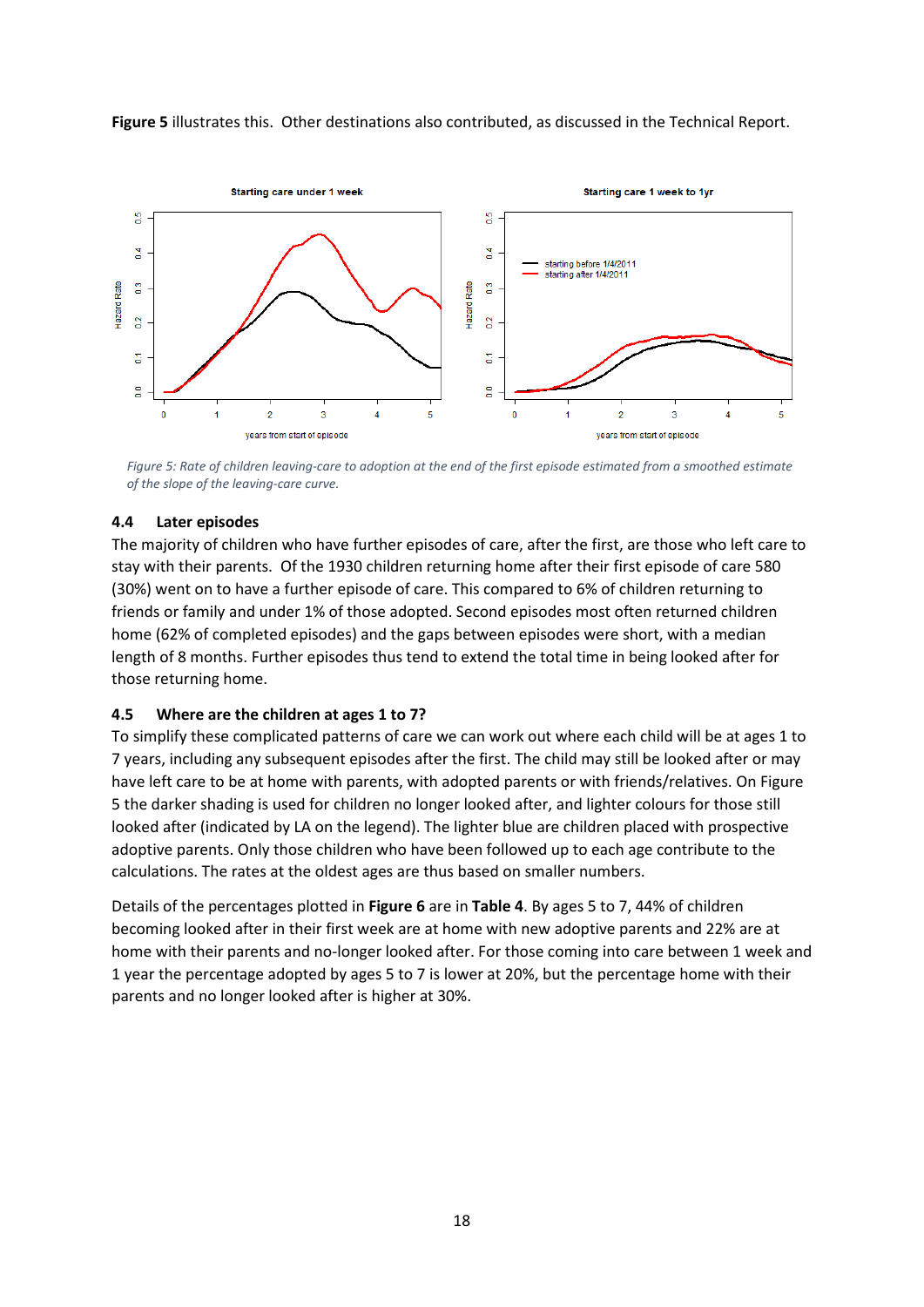

*Figure 6: Percentage of children by location at start of care and on their birthdays from ages 1 to 7,*

|  |  |  | Table 4: Location of children at ages 0 to 7 years following becoming looked after under 1 year |  |  |
|--|--|--|-------------------------------------------------------------------------------------------------|--|--|
|--|--|--|-------------------------------------------------------------------------------------------------|--|--|

| Children starting to be looked after<br>under 1 week of age    | % location by years of age of child (column %s) |                |                |                |                |                |                |                |
|----------------------------------------------------------------|-------------------------------------------------|----------------|----------------|----------------|----------------|----------------|----------------|----------------|
| <b>Location of child</b>                                       | $\mathbf 0$                                     | $\mathbf{1}$   | $\overline{2}$ | 3              | $\overline{4}$ | 5              | 6              | $\overline{7}$ |
| Home with parents                                              | 0                                               | 11             | 17             | 20             | 21             | 22             | 23             | 22             |
| Home with parents looked after                                 | $\overline{2}$                                  | 12             | $\overline{7}$ | 5              | $\overline{4}$ | 3              | 3              | 3              |
| Adopted                                                        | 0                                               | 3              | 16             | 34             | 41             | 43             | 45             | 44             |
| With prospective adopters looked<br>after                      | $\mathbf{1}$                                    | 9              | 14             | 7              | 5              | 3              | 3              | 4              |
| With friends/relatives                                         | 0                                               | $\mathbf{1}$   | 4              | 5              | $\overline{7}$ | $\overline{7}$ | $\overline{7}$ | 5              |
| With friends/relatives looked after                            | 12                                              | 14             | 12             | 10             | 8              | $\overline{7}$ | 6              | $\overline{7}$ |
| <b>Fostered looked after</b>                                   | 76                                              | 49             | 28             | 17             | 12             | 11             | 11             | 11             |
| Other or not known                                             | 9                                               | $\overline{2}$ | $\overline{2}$ | 3              | 3              | 3              | 3              | 4              |
| Number in follow-up*                                           | 2010                                            | 1780           | 1560           | 1310           | 1070           | 820            | 500            | 420            |
|                                                                | %location by years of age of child (column %s)  |                |                |                |                |                |                |                |
| Children starting to be looked after<br>under 1 week to 1 year |                                                 |                |                |                |                |                |                |                |
| <b>Location of child</b>                                       | $\boldsymbol{0}$                                | $\mathbf{1}$   | $\overline{2}$ | 3              | 4              | 5              | 6              | $\overline{7}$ |
| Home with parents                                              | $\mathbf 0$                                     | 10             | 19             | 25             | 29             | 31             | 31             | 29             |
| Home with parents looked after                                 | 20                                              | 25             | 19             | 12             | 9              | 6              | 5              | 5              |
| Adopted                                                        | $\mathbf 0$                                     | $\mathbf 0$    | 3              | 9              | 15             | 18             | 21             | 23             |
| With prospective adopters looked<br>after                      | 0                                               | 1              | 5              | 6              | 4              | 3              | $\overline{2}$ | 2              |
| With friends/relatives                                         | $\Omega$                                        | $\mathbf{1}$   | $\overline{4}$ | $\overline{7}$ | 9              | 11             | 12             | 13             |
| With friends/relatives looked after                            | 26                                              | 24             | 22             | 19             | 16             | 15             | 13             | 12             |
| <b>Fostered looked after</b>                                   | 51                                              | 37             | 26             | 18             | 14             | 11             | 11             | 12             |
| Other and not known                                            | 3                                               | $\mathbf{1}$   | $\overline{2}$ | 3              | 4              | 4              | 4              | 5              |

\* All numbers rounded to nearest 10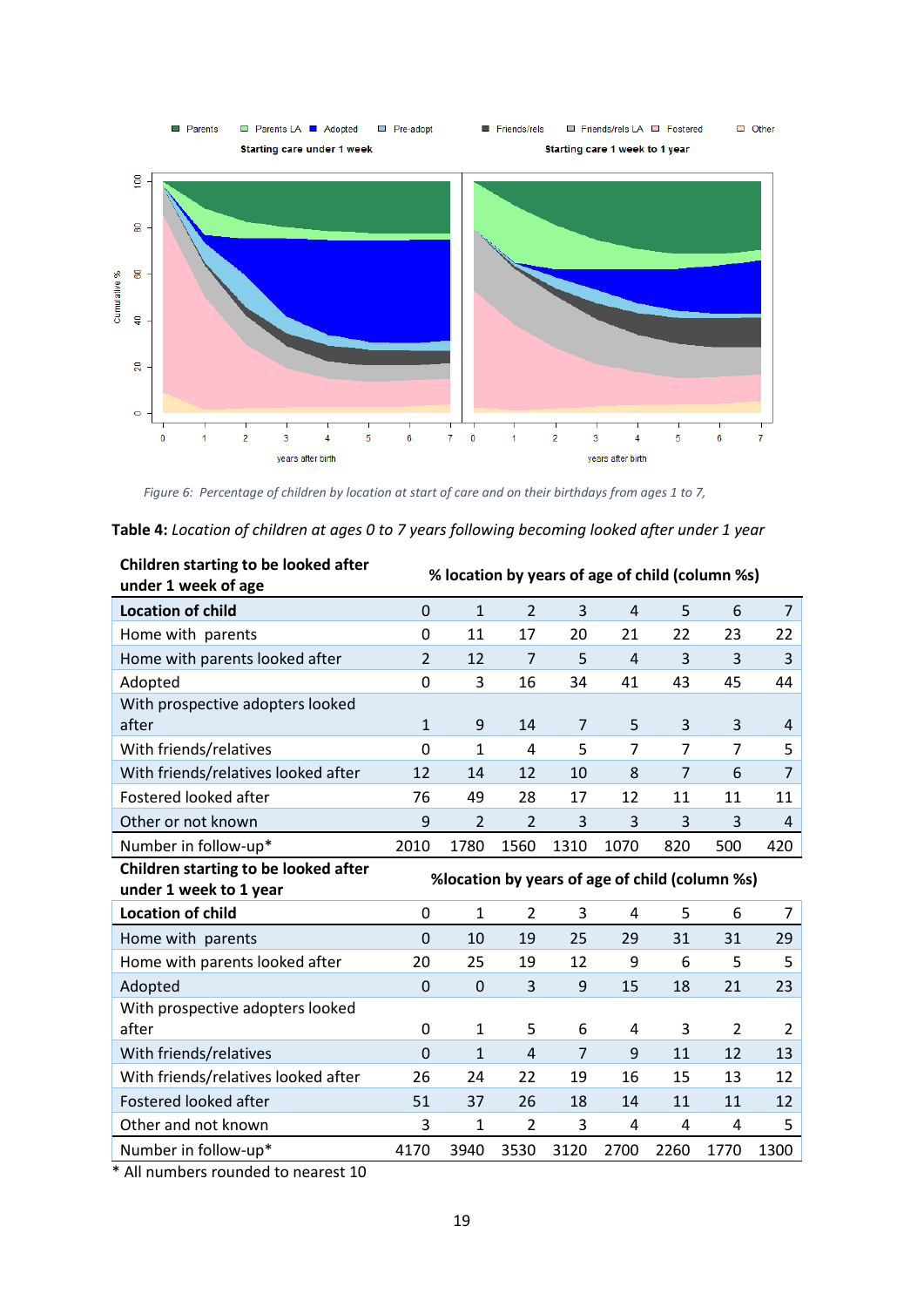#### <span id="page-19-0"></span>**4.6 Numbers and patterns of placements**

Just under half the children have a single placement during their first episode, but this percentage is lower for those entering care under 1 week (**Table 5**). A substantial minority have more than 2 episodes of care.

|                                                    |      |    |    | % of children by number of placements<br>(row %s) |   |    |
|----------------------------------------------------|------|----|----|---------------------------------------------------|---|----|
|                                                    | N*   |    |    |                                                   | 4 | 5+ |
| All starting under 1 year                          | 4020 | 46 | 32 |                                                   |   |    |
| Starting to be looked after under 1 week of age    | 1300 | 33 | 40 | 18                                                | b |    |
| Starting to be looked after under 1 week to 1 year | 2720 | 53 | 29 |                                                   |   |    |

**Table 5:** *Number of placements per first episode for all children with completed first episode*

\* All numbers rounded to nearest 10

We can group the types of placement during the first completed episode according to the combinations of locations during their first episode. The largest category (30%) are those only in the care of foster parents**. Table 6** gives the number of placements in the first episode by the combination of types of placement in each episode. Those with a single type of placement may have more than one placement recorded. This may be an over-estimate, especially for children who are fostered because a new placement may be recorded when some aspect of the care (e.g. source of finance) changes.

**Table 6:** *Number of placements per first episode for all children with completed first episode by grouped combinations of types of care (row percentages).*

|                                         | (row %s) |    |    |    |    |                |  |  |  |
|-----------------------------------------|----------|----|----|----|----|----------------|--|--|--|
| Combinations of types of care (grouped) | $N^*$    |    |    | 3  | 4  | $5+$           |  |  |  |
| Only with parents                       | 440      | 96 | 4  | 0  | 0  | 0              |  |  |  |
| Only with friends/relatives             | 580      | 86 | 12 |    | 0  | 0              |  |  |  |
| Only with foster parents                | 1200     | 74 | 20 | 5  |    | $\Omega$       |  |  |  |
| Ever with prospective adopters          | 830      | 2  | 59 | 24 | 8  | 6              |  |  |  |
| Parents and friends/relatives           | 160      | 0  | 70 | 24 | 5  | $\overline{2}$ |  |  |  |
| Parents and foster parents              | 390      | 0  | 57 | 26 | 12 | 5              |  |  |  |
| Fostered and with relatives             | 240      | 0  | 56 | 33 |    | 5              |  |  |  |
| Other                                   | 180      | 17 | 10 | 28 | 25 | 19             |  |  |  |

**% of children by number of placements** 

\* All numbers rounded to nearest 10

**Table 7** gives the combinations of placement type by the final destinations at the end of the first episode.

Note that some children become adopted without previously being placed with adoptive parents. In many cases they may have been adopted by their foster parents, as the data does not record the type of adoption.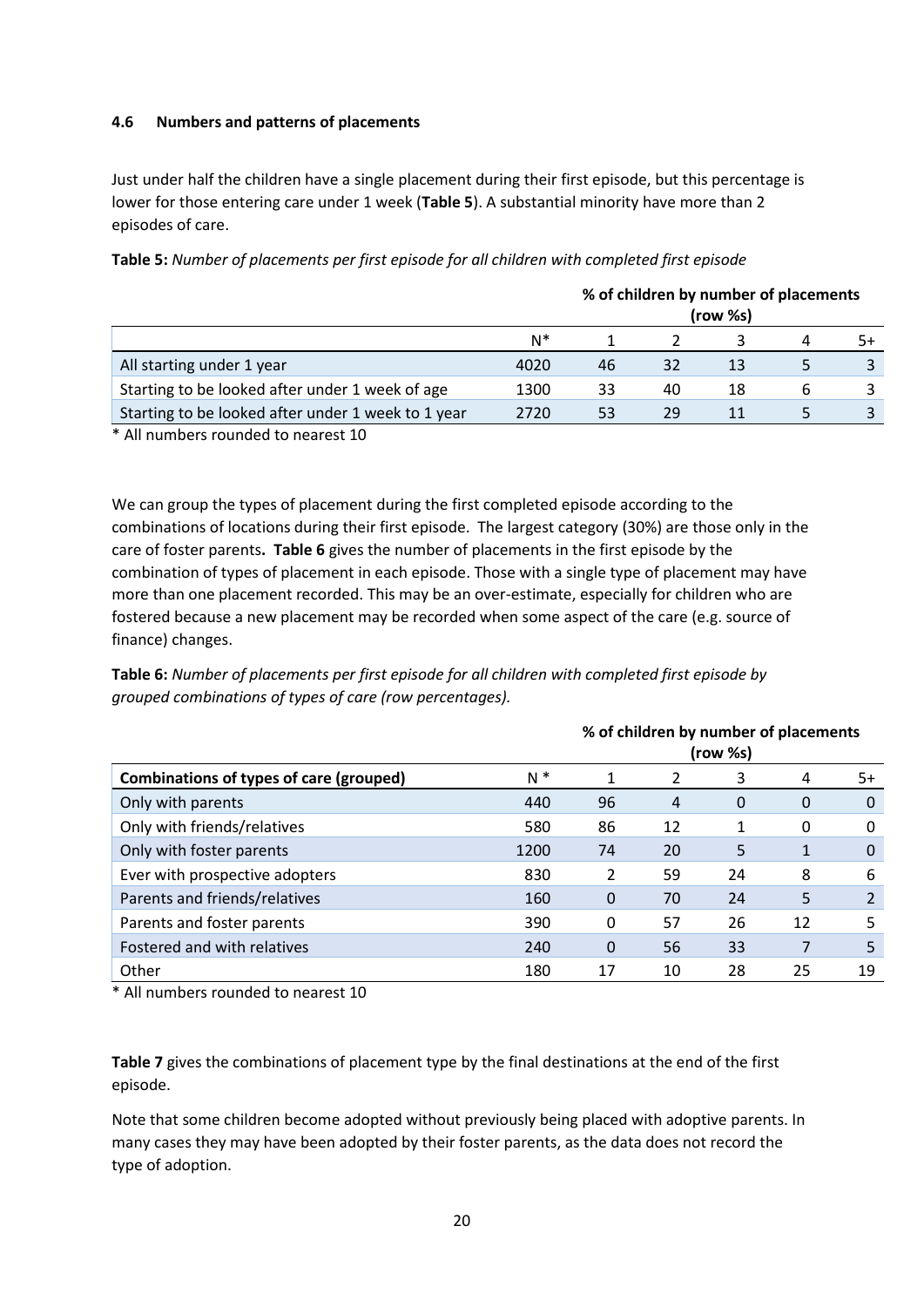|                                      | Destination at end of first episode (column %s) |         |         |           |                |  |  |
|--------------------------------------|-------------------------------------------------|---------|---------|-----------|----------------|--|--|
| <b>Combinations of types of care</b> |                                                 |         |         | Friends/  | Other/         |  |  |
| (grouped)                            | $N^*$                                           | Parents | Adopted | relatives | unknown        |  |  |
| Only with parents                    | 440                                             | 20      | 1       | 1         | 12             |  |  |
| Only with friends/relatives          | 580                                             | 12      | 3       | 53        | 11             |  |  |
| Only with foster parents             | 1200                                            | 35      | 29      |           | 45             |  |  |
| Ever with prospective adopters       | 830                                             | 1       | 61      | 0         | 8              |  |  |
| Parents and friends/relatives        | 160                                             | 17      | 3       |           | 12             |  |  |
| Parents and foster parents           | 390                                             | 2       | 3       | 25        | 8              |  |  |
| Fostered and with friends/relatives  | 240                                             | 7       | 1       | 5         | $\overline{2}$ |  |  |
| Other combination                    | 180                                             | 6       | 0       |           | 2              |  |  |
| Numbers of children*                 |                                                 |         |         |           |                |  |  |
| <b>All combinations</b>              | 4020                                            | 1930    | 1320    | 560       | 210            |  |  |

**Table 7:** *Patterns of care during completed first episodes by destination at end of first episode.*

\* All numbers rounded to nearest 10

Looking at the column percentages in **Table 7**, we can summarise the children with completed episodes according to their destination at the end of the episode, bringing in information from other parts of this section.

**Children returning home to their parents;** this is the largest category for all children under 1 year, although it makes up a smaller proportion of those starting care under 1 week (see Figure 3). The 35% who have only had stays with foster parents before returning to their parents is perhaps surprising. Examining the 680 children in this category, shows that over 90% of them have only a single placement with foster carers. This group, as a whole, had the shortest episodes.

**Children who are adopted;** this second largest group are a larger proportion of those coming into care under 1 week. They have the longest episodes and very few have a subsequent episode after they have gone home with new adopted parents.

**Children leaving care to stay with friends or relatives;** this is a smaller group who have had some placements with friends or relatives during the episode and a wider range of episode lengths than other groups.

## <span id="page-20-0"></span>**5 Legal reasons affecting looked after children in Scotland**

## <span id="page-20-1"></span>**5.1 Number and pattern of legal reasons**

Our longitudinal data provides a time series for each child of the legal reasons that were in place during each episode of care. The series of legal reasons do not map neatly onto the changes of placement for a child, since a child may change placement while the same legal reason is in place, or conversely may be cared for in the same setting even though the legal reason for their being in care changes. The records for legal reasons had more inconsistencies, such as missing or overlapping dates, requiring fixing before the analysis, than was the case for the placement records (see Appendix to the technical report). There were over 21 thousand legal reasons for children becoming looked after under 1 year, compared to 13 thousand placements. **Table 8** gives the number of legal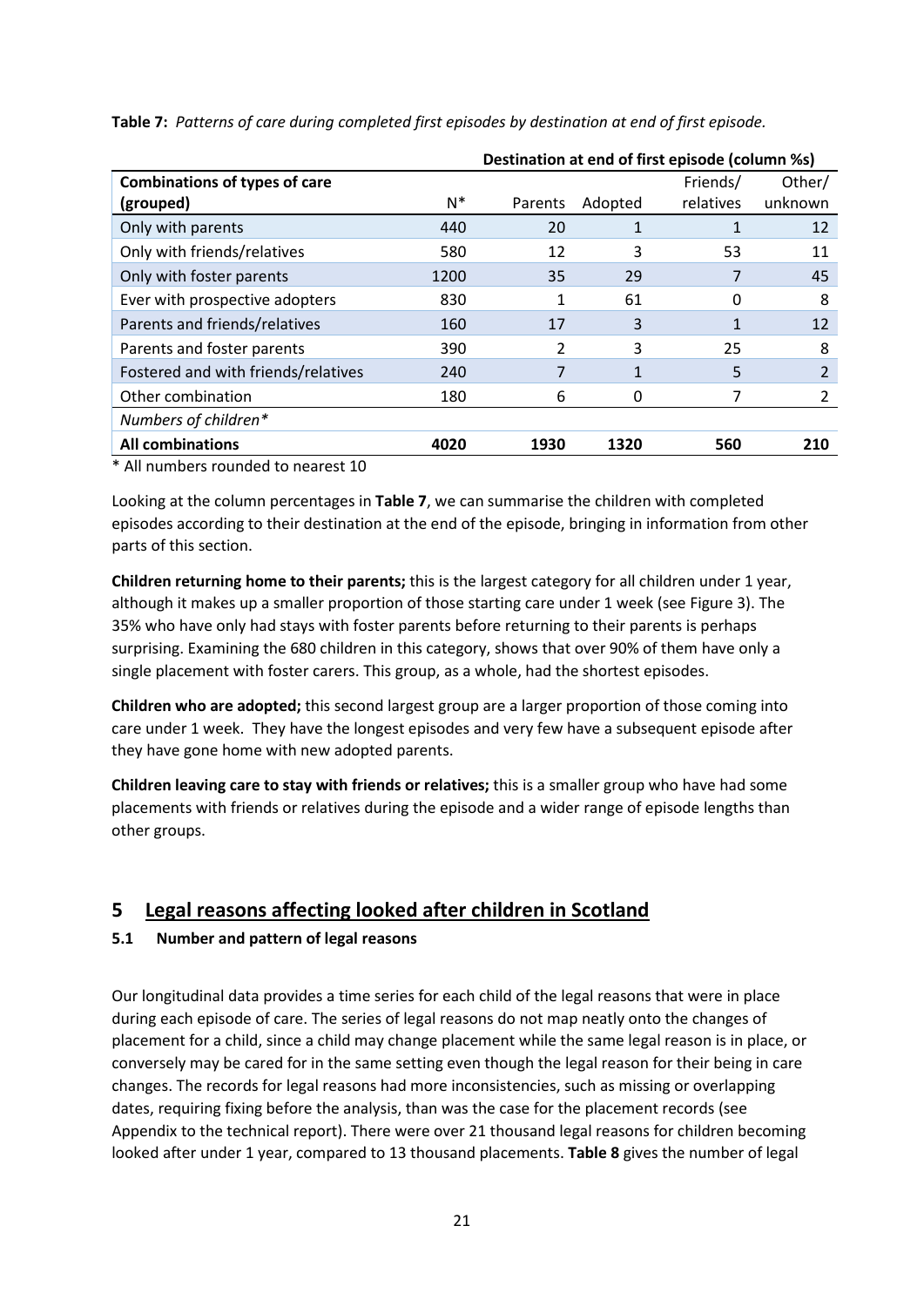reasons per episode for the first completed episode. Because it is biased to shorter episodes, this underestimates the final number of legal reasons for all first episodes during the period.

|                                                           | Percentage of first episodes (row %)      |    |    |    |   |    |   |       |   |  |   |
|-----------------------------------------------------------|-------------------------------------------|----|----|----|---|----|---|-------|---|--|---|
|                                                           | Number of legal reasons per first episode |    |    |    |   |    |   |       |   |  |   |
| N*<br><b>Entering care</b><br>3<br>4<br>-6<br>8<br>5<br>9 |                                           |    |    |    |   |    |   | $10+$ |   |  |   |
| All under 1 year                                          | 4020                                      | 42 | 16 | 12 | 8 | 5. | 5 | 4     | 3 |  |   |
| <b>Under 1 week</b>                                       | 1300                                      | 35 | 14 | 13 | 9 | 5. |   | .5.   |   |  | 6 |
| 1 week to 1 year                                          | 2720                                      | 45 |    | 12 |   | 5. | 3 | 3     |   |  |   |

**Table 8:** *Number of legal reasons in first episode for all children completing first episode*

\* All numbers rounded to nearest 10

The number of legal reasons varied according to the destination at the end of the episode. For episodes ending in adoption 26% had 5 or more legal reasons compared to only 10% of episodes when the child returned to their parents.

The episodes many legal reasons are largely made up of the two legal reasons with short durations, CPOs and ICSOs. These are generally consecutive sets at the start of care.

For all children under 1 year the most common legal reason at the start of care is being looked after under Section 25. For those under 1 week at the start of care there are as many children in care as a result of CPOs as of those detained under Section 25.

**Table 9**: *Legal reason at start of care for all children*

|                           | Percent of children starting care with legal reason (row %s) |                |             |      |         |       |  |  |  |  |
|---------------------------|--------------------------------------------------------------|----------------|-------------|------|---------|-------|--|--|--|--|
|                           |                                                              | CSO away       |             |      |         |       |  |  |  |  |
| <b>First reason</b>       |                                                              |                | CSO at      | from | Section |       |  |  |  |  |
|                           | <b>CPO</b>                                                   | <b>ICSO</b>    | home        | home | 25      | Other |  |  |  |  |
| <b>Under 1 week</b>       | 44                                                           | $\overline{4}$ | $\mathbf 0$ | 4    | 44      | 4     |  |  |  |  |
| 1 week to 1 year          | 18                                                           | 12             | 16          | 9    | 39      | 6     |  |  |  |  |
| All under 1 year          | 26                                                           | 10             | 11          | 7    | 40      | 6     |  |  |  |  |
| N of children under 1 yr. |                                                              |                |             |      |         |       |  |  |  |  |
| starting with each legal  | 1630                                                         | 610            | 680         | 430  | 2500    | 350   |  |  |  |  |
| reason*                   |                                                              |                |             |      |         |       |  |  |  |  |

\* All numbers rounded to nearest 10

However, CPOs and ICSOs are short-lived and even after 1 week the proportion of children with each legal reason changes markedly. **Figure 7** shows how the legal reasons change from 1 week to 2 years in care. For those under 1 week at start of care, the majority of the CPOs become ICSOs by the end of the first week, but by 6 months from the start of care the percentage of CPOs increases again. For those starting care after 1 week, the proportion starting with CPOs is lower, but CPOs and ICSOs still make up a substantial proportion of all legal reasons up to 2 years from starting care. Those being cared for under Section 25 decrease from the start of care to the end of the first week, but remain stable after that (see the accompanying spreadsheet for details of percentages in Figure 7).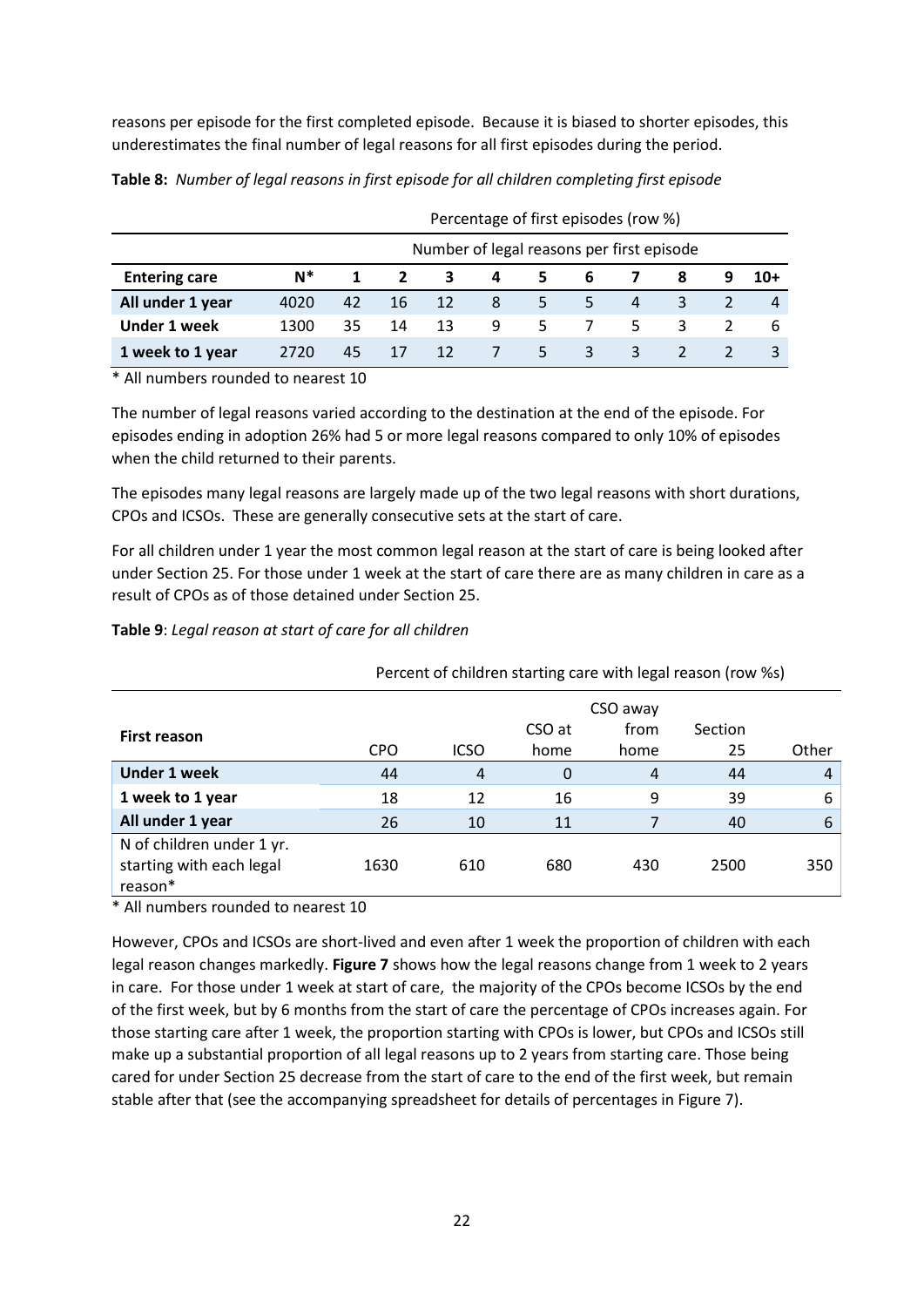The other group includes CSOs in a residential setting, as well as permanence/adoption orders. The latter seldom appear in the LAC-S data, perhaps because of reporting/recording issues<sup>29</sup>. The other category contains a proportion of cases where the legal reason is given as "not known". The "not known" percentage is lower in the later years (see Figure T5 in the TR).



*Figure 7 Percentage of first legal reasons by weeks from start of care*

Bilson and Bywaters, 2010, have obtained data on the first legal reasons for children who enter care under one week for the LAC-E data. It looks very different from the first columns of the left hand chart in **Figure 7**. Only 7.5% of children in the LAC-E data started care for child protection reasons while 50% entered under Section 20 (i.e. with parental permission). This percentage varied over time, starting low and then decreasing after 2014. Dickens et al., 2019, argue that this may be due to court judgements that have influenced practice. There was little evidence of a trend in the initial reasons for starting care in Scotland (See TR Figure T5 and accompanying spreadsheet).

By comparing the LAC-E data with the Cafcass data, Bilson and Bywaters argue that a high percentage of those entering care under Section 20 had court proceedings initiated during their first week of care. In the LAC-S data 41% of children entering care under 1 week under Section 25 had an order from the Children's Hearings in their first week and a further 4% have a CPO. The same percentages for those starting care between 1 week and 1 year are 34% and 3%.

#### <span id="page-22-0"></span>**5.2 Grouping legal reasons**

The legal reason at the start of care did not relate strongly to the first placement or to the destination at the end of care. A more helpful approach was to group completed episodes by the pattern of legal reasons per episode. The largest group was those starting with a CPO, followed by other legal reasons, most often CSOs. The second largest group were those who were in care under Section 25 throughout the whole episode. These two groups made up larger percentage of children starting care under 1 week (**Table 10**).

<span id="page-22-1"></span> $\overline{a}$ <sup>29</sup> This is being investigated, but it would not be expected to affect legal reasons near the start of care.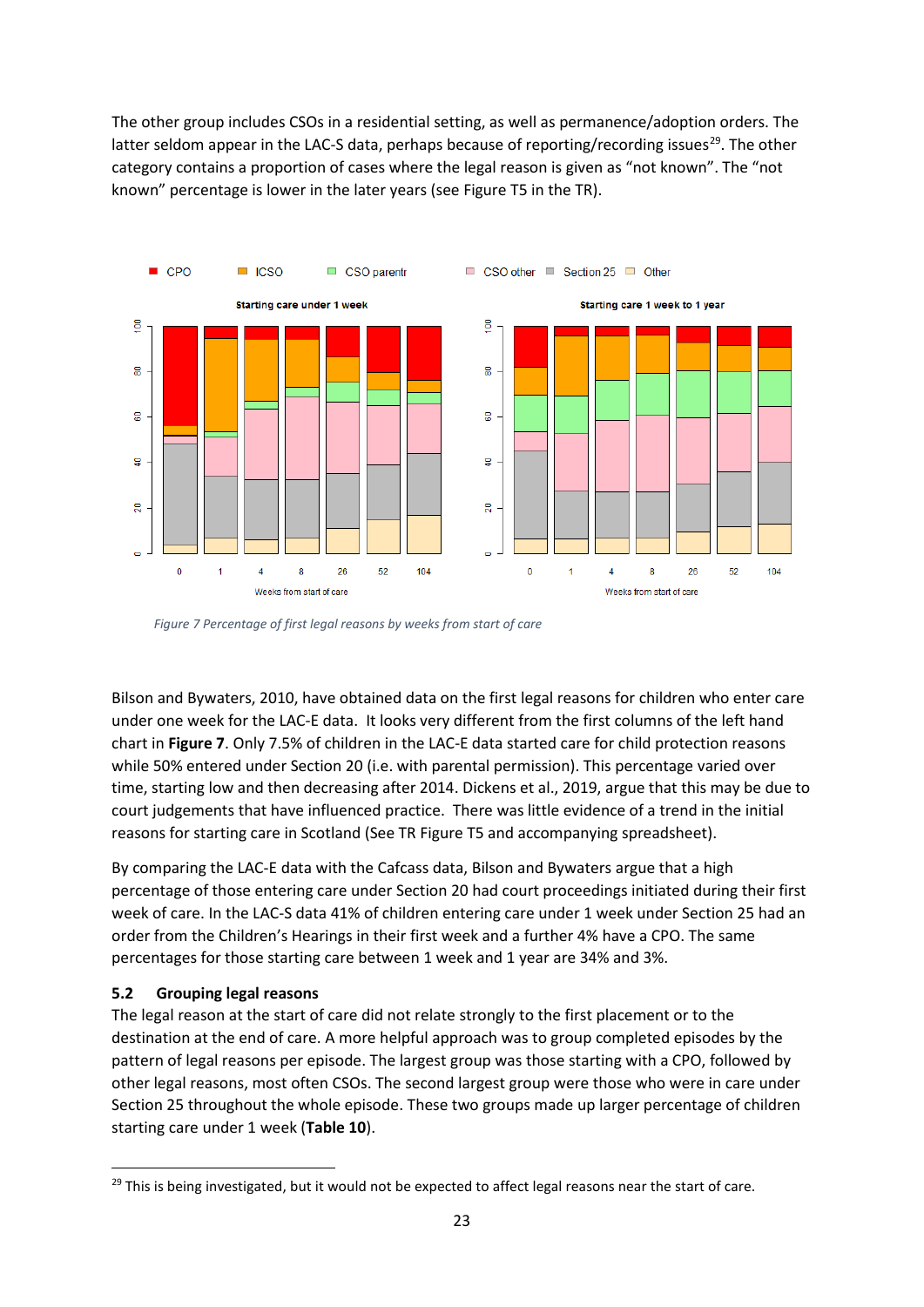|                                                       | $N^*$ | Age at start of care (column %s) |         |           |  |  |
|-------------------------------------------------------|-------|----------------------------------|---------|-----------|--|--|
|                                                       |       |                                  | Under 1 | 1 week to |  |  |
| Combinations of types of legal reason in completed    |       |                                  | week at | 1 year at |  |  |
| episodes (grouped)                                    | All   | All                              | start   | start     |  |  |
| 1 Starting with CP or ICSO followed by CSO(s) in most |       |                                  |         |           |  |  |
| cases                                                 | 1370  | 34                               | 46      | 28        |  |  |
| 2 Only S25                                            | 1040  | 26                               | 30      | 24        |  |  |
| 3 S25 followed by CSOs and/or CPs                     | 710   | 18                               | 17      | 18        |  |  |
| 4 Only CSOs                                           | 590   | 15                               | 2       | 21        |  |  |
| Other including some unknown                          | 310   | 8                                | 5       | 9         |  |  |
| Number of first completed episodes*                   |       | 4020                             | 1300    | 2720      |  |  |

**Table 10:** *Combination of legal reasons during first episode for completed episodes by age at starting care*

\* All numbers rounded to nearest 10

The majority of those looked after only under Section 25 returned to their parents at the end of the first episode. The same was true of those with only CSOs, and no CPOs, S25 or ICSOs. The two groups most likely to be adopted were 1) those starting with S25 and then going on into care that was no longer voluntary and 2) those starting with CPOs or ICSOs, usually followed by other legal reasons.

**Table 11:** *Combinations* of legal reasons during first episode by destination at end of first episode:

|                                               |      | Destination at end of first episode (row %s) |         |           |         |  |
|-----------------------------------------------|------|----------------------------------------------|---------|-----------|---------|--|
|                                               |      |                                              |         | Friends/  | Other/  |  |
| <b>Combinations of legal reason (grouped)</b> | N    | Parents                                      | Adopted | relatives | unknown |  |
| 1 Starting with CP or ICSO followed by        |      |                                              |         |           |         |  |
| CSO(s) in most cases                          | 1370 | 38                                           | 41      | 16        |         |  |
| 2 Only S25                                    | 1040 | 68                                           | 17      | 11        | 4       |  |
| 3 S25 followed by CSOs and/or CPs             | 710  | 24                                           | 55      | 17        | 4       |  |
| 4 Only CSOs                                   | 590  | 68                                           | 12      | 14        | 6       |  |
| Other including some unknown                  | 310  | 43                                           | 36      | 10        | 11      |  |

\* All numbers rounded to nearest 10

The lengths of episodes varied by this grouping of legal reasons (**Table 12**) as did the number of legal reasons during the episode (**Table 13**). We summarise the differences between the groups, below. The first two groups listed are those most likely to return to their parents at the end of the first episode. The two other groups have many placements, many legal reasons and longer episodes.

- 1. **Starting with a CPO or an ICSO**. This is the largest group (34% of all). They have slightly shorter first episodes but more legal reasons. Their episodes most often end in adoption, but a similar proportion are returned home to their parents at the end of the episode.
- 2. **Section 25 only.** Around 20% of looked after children have no contact with Sherriff Courts or with Children's Hearings before they return to their parents (the majority) or until an adoption order is obtained from the Sherriff Court. These children most often have only one placement before their final destination or their stay with prospective adopters. The median length of completed episodes in this group is the shortest at 20 weeks.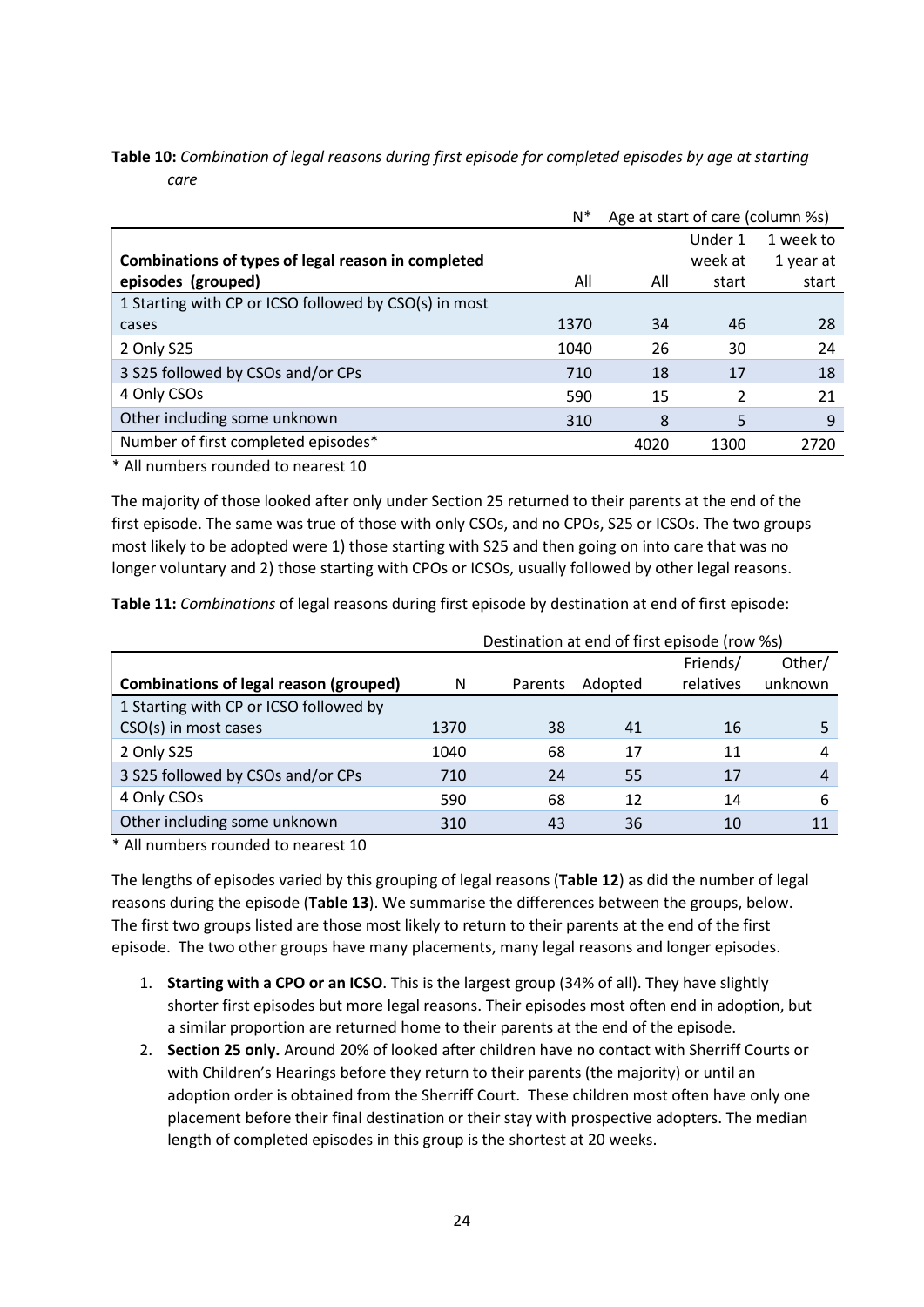- 3. **Only CSOs** The other group where a high proportion return to their parents is those where the only legal reasons are CSOs. These are more often children aged over one week at the start of care. The majority of this group again have a single placement, most often a CSO at home with parents, but their time being looked after is longer, with a median stay of 89 weeks.
- 4. **First detained under Section 25, followed by Sherriff Court rulings or CPOs.** This group have the longest episodes, and the highest proportion adopted.

**Table 12:** *Percentiles of length of completed episode in weeks for episode groupings:*

|                                                              |      | Percentiles of length of episode in<br>weeks |      |        |      |      |  |  |
|--------------------------------------------------------------|------|----------------------------------------------|------|--------|------|------|--|--|
| Combinations of legal reason (grouped)                       | N    | 10th                                         | 25th | median | 75th | 90th |  |  |
| Starting with CP or ICSO followed by CSO(s) in most<br>cases | 1370 | 17                                           | 67   | 109    | 156  | 204  |  |  |
| Only S25                                                     | 1040 | $\mathcal{P}$                                |      | 20     | 48   | 96   |  |  |
| S25 followed by CSOs and/or CPs                              | 710  | 60                                           | 95   | 128    | 172  | 224  |  |  |
| Only CSOs                                                    | 590  | 33                                           | 49   | 89     | 142  | 202  |  |  |
| Other including some unknown                                 | 310  | 5                                            | 38   | 103    | 177  | 235  |  |  |

\* All numbers rounded to nearest 10

**Table 13**: *Number of legal reasons per completed episode by grouping of reasons:*

|                                                              | Number of legal reasons per<br>episode |          |                |    |    |     |
|--------------------------------------------------------------|----------------------------------------|----------|----------------|----|----|-----|
| Combinations of legal reason (grouped)                       | N                                      |          | 2              | 3  | 4  | -5+ |
| Starting with CP or ICSO followed by CSO(s) in most<br>cases | 1370                                   | 7        | 14             | 19 | 14 | 45  |
| Only S25                                                     | 1040                                   | 98       | $\overline{2}$ | 0  | 0  | 0   |
| S25 followed by CSOs and/or CPs                              | 710                                    | $\Omega$ | 36             | 24 | 13 | 27  |
| Only CSOs                                                    | 590                                    | 73       | 19             | 4  | 2  |     |
| Other including some unknown                                 | 310                                    | 43       | 25             | 11 | 8  | 13  |

Detailed examination of the legal records revealed several anomalies that still remained after data cleaning. Some CPOs and ICSOs lasted longer than was legally permitted, suggesting missing reports. There were variations between LAs in the data quality. The data from the Sheriff Courts and SCRA is reported to the LAs and then returned along with the placement data. But it is not used in relation to decisions about caring for the child in the same way as the placement data. Further investigation is needed to understand these data better. Despite these limitations we are confident that the grouping described above provides a useful summary. Further discussions with the data providers are needed to clarify its interpretation.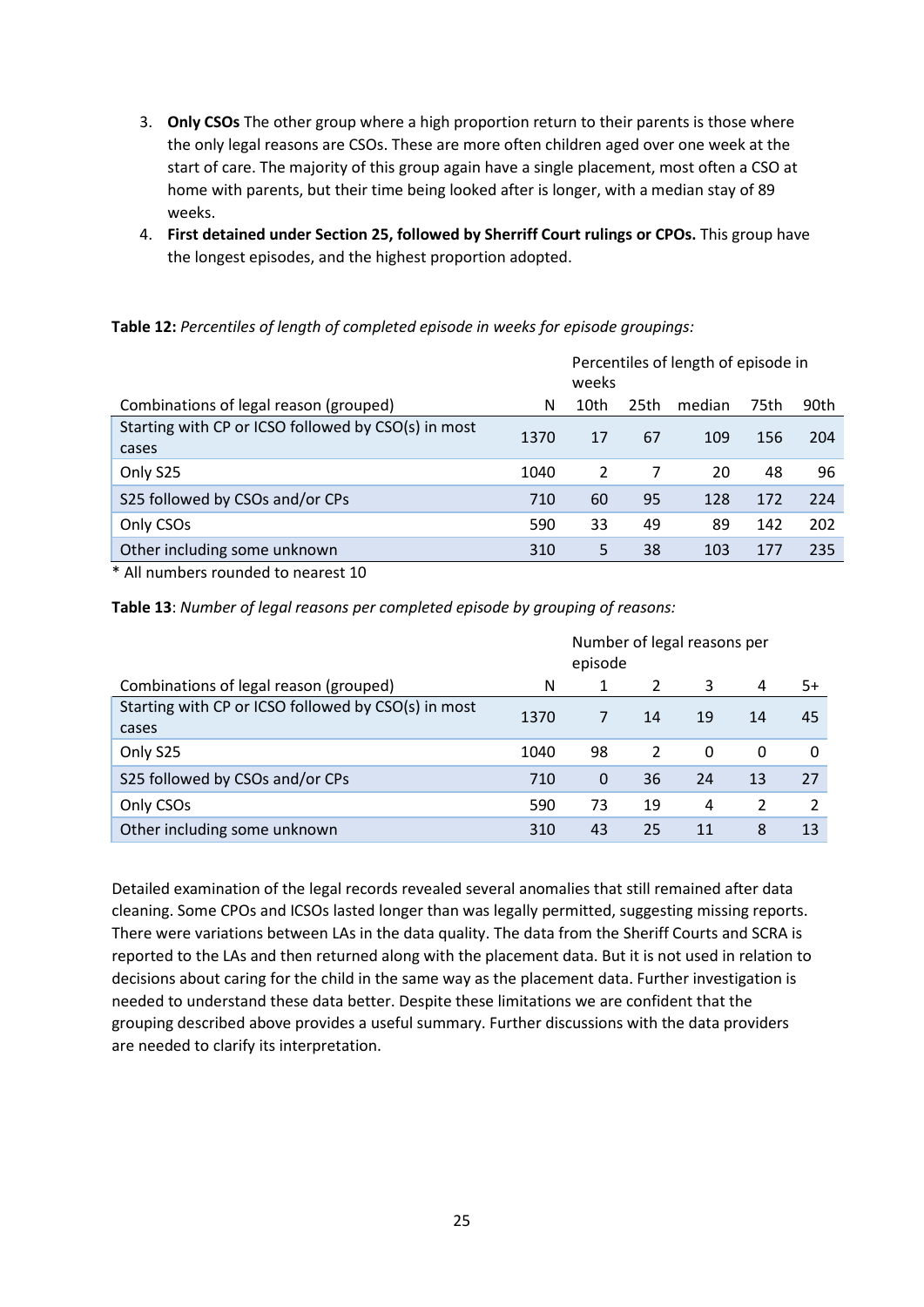## <span id="page-25-0"></span>**6 Discussion**

 $\overline{a}$ 

This report represents the first population-level study of infants and newborns becoming looked after in Scotland and their pathways in and out of care. The substantial number of infants in Scotland (1 in 85 of all infants) entering the care system and the significant increase over time raise important questions for policy and practice. In particular the increased orientation of the child protection system towards very young children requires further examination. The pathways in and out of care present a complex picture including the use of legal measures. There is a mixed picture in the stability offered these very young children at important developmental stages and in the pace of their moves towards permanence. Social workers, health professionals, lawyers and volunteers at Children's Hearings must make difficult decisions for children's care that balance the need for child protection alongside the right to a family life (McFarlane, 2017). This report suggests that, over the past 18 years, the balance has shifted towards child protection, at least for very young children.

While this report provides an analysis of these broad pathways in and out of care for newborns and infants there remains an urgent need to understand and document the lives and subsequent outcomes for parents of children who start to be looked after as babies. At present we do not know how many of these infants are siblings, how many parents themselves might be care-experienced, nor what proportion of mothers lose more than one child to the care system. These are allimportant questions for child welfare policy and could inform policies for continuing provision of service to parents who no longer care for their infant.

There is a potential for data, and the LAC data in particular, to be more informative about children and families' care journeys. **There are three ways that this might be achieved:** 

- 1. By improving the quality of the data that are already being collected
- 2. By adding additional items to the data provided by LAs
- 3. By linking the LAC data to other sources of information on children and families

We hope that the work done to prepare the data for this report will already have made some contribution to the first of these.

The second will require input from those caring for children to see what might be feasible, but we can make one suggestion. Current policy emphasises the need to make plans for permanence for all children from the time a child comes into care. These are recorded in the child's care plan. Over 90% of children in our study were recorded as having a care plan but no information as to contents is available. One of the reports from the *Permanently Progressing* study describes permanence planning and emphasises that social workers may often have several options for a child (Whincup et al., 2019). Some way of recording these options, and how they change over a child's period in care, could help improve our understanding of decision-making.

We have not included links to area measures of deprivation in the additional information we might want to collect about looked after children; see for example the Nuffield=funded project on Child Welfare Inequalities (Bywaters et al 2020).<sup>[30](#page-25-1)</sup> There is already overwhelming evidence from many sources (Bywaters et al. 2016, Pelton, 2014, Waterhouse and McGhee, 2002) that the proportion of

<span id="page-25-1"></span><sup>30</sup> https://www.nuffieldfoundation.org/project/inequalities-in-child-welfare-intervention-rates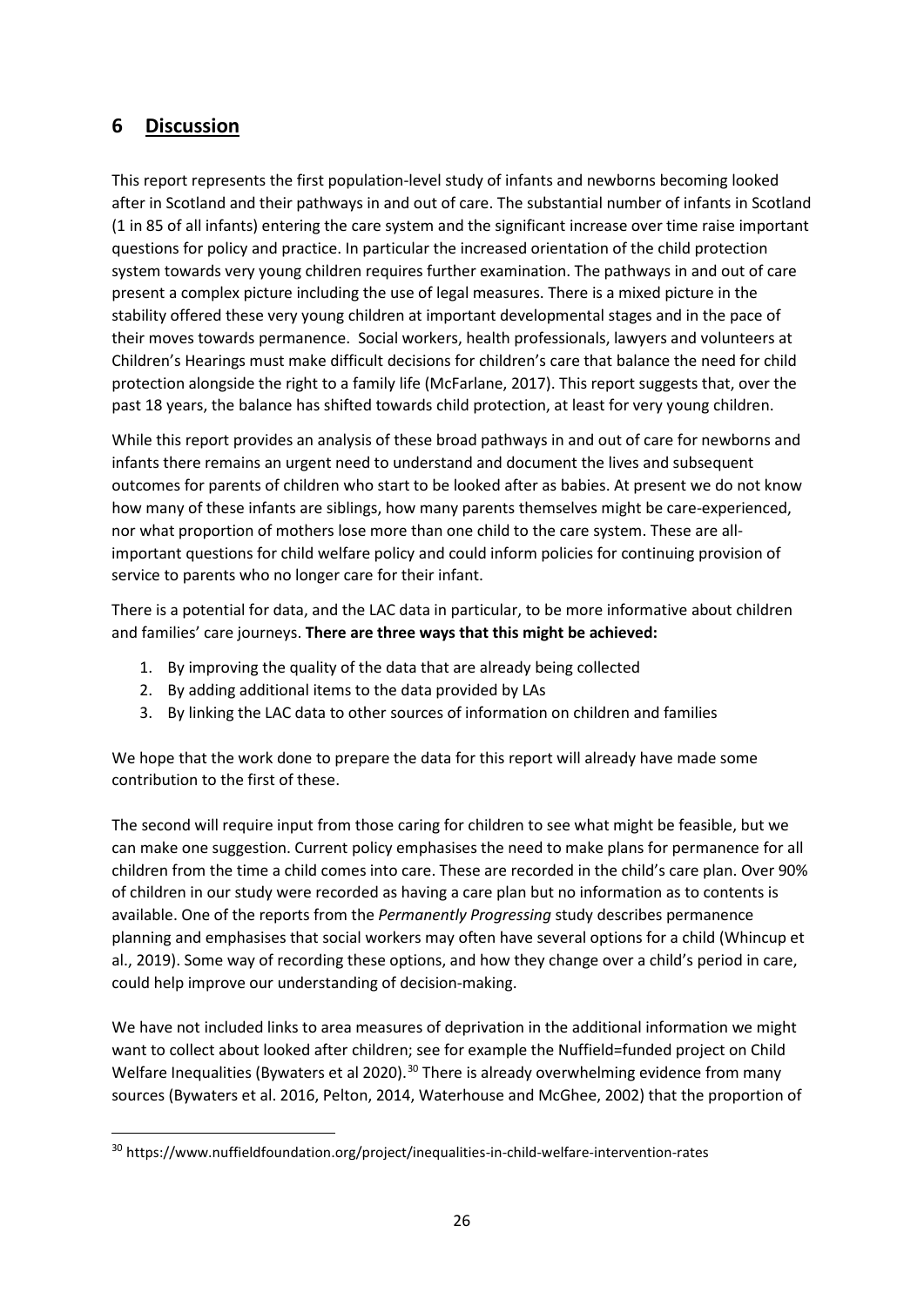children in care is highest in deprived areas where poverty and drug use affect parents' ability to care safely for their children. Increasing family support for children and families, emphasised in the Independent Care Review, may go some way to supporting children and their families to lead happier lives. However big improvements are unlikely to come about without the alleviation of poverty and its consequences for families in Scotland. In the short term the Coronavirus pandemic makes the achievement of this goal unlikely.

Finally, linkage to other data sources could answer at least some of the questions about outcomes for children and their parents, albeit retrospectively. This could be done using record linkage techniques, with appropriate safeguards to protect the privacy of the subjects as has already been started for the mothers of looked after children in Wales (Griffiths et al. 2020) and undertaken elsewhere, see for example Wall-Wieler, Roos et al. 2018. Data linkage for birth fathers is much less straightforward.

In relation to children, other sources include data from SCRA that contain information about birth families and their contacts with the Children's Hearings System. Hooper et al., 2019 have already shown that this linkage is possible. Links from the LAC data to educational outcomes such as child exclusions and attendance and qualifications are already published in Scottish Government Annual Reports<sup>[31](#page-26-0)</sup>. They show that there appears to have been improvements in each of these outcomes over time for children being looked after at the time of the school attendance or qualification. Longitudinal data will allow us to look at these outcomes according to children's history of being looked after. Other possible sources of linked information are those on children's mental and physical health, such as the SMR data on hospital admissions and on births collected by the NHS in Scotland. Once a child is adopted, they acquire a new identity that precludes linkage to their care history. This will limit some of the information we can reach from such linkages.

Administrative data at present can only collect specific indictors for looked after children, including for example data on the stability of placements over time and in the longer term, the educational achievements of children. The subjective experience of the child, parents and wider family networks within the care system cannot be documented within administrative systems, as the Independent Care Review (ICR) has remarked. However, as was noted at the beginning of this report the ICR observed the paucity of longitudinal data linking children in the public care system over time. This report provides initial findings that provides a long view of care journeys for infants within the Scottish care system. It is hoped the information and our observations on the information gaps will be of benefit to the Promise Oversight Board as it takes forward the re-design of the care system. [32](#page-26-1)

**.** 

<span id="page-26-0"></span><sup>31</sup> https://www.gov.scot/collections/childrens-social-work

<span id="page-26-1"></span><sup>32</sup> https://www.thepromise.scot/get-involved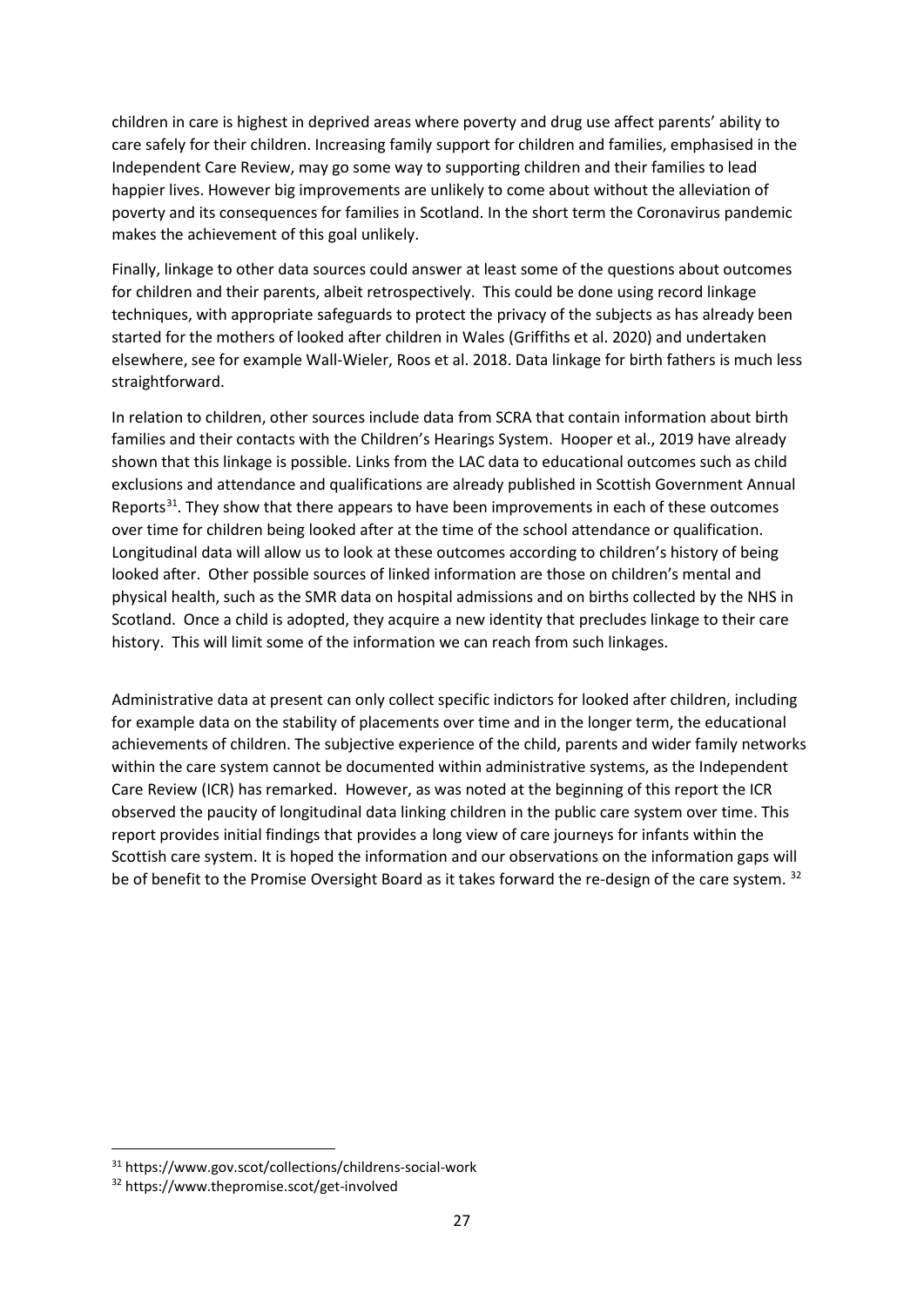## <span id="page-27-0"></span>**7 References**

Alrouh, B., Broadhurst, K., Cusworth, L., Griffiths, L. Johnson, L.D., Akbari, A., Ford, D*.* (2019) *Born into care: newborns and infants in care proceedings in Wales London, Nuffield Foundation.* <https://www.nuffieldfjo.org.uk/resource/born-into-care-wales>

Bilson, A. and Bywaters, P. (2020). "Born into care: Evidence of a failed state." *Children and youth services review* 116: 105-164.

Broadhurst, K., A lrouh, B., Mason, C., Ward, H., Holmes, L., Ryan, M., & Bowyer, S. (2018). *Born into Care: newborn babies subject to care proceedings in England*. Nuffield Family Justice Observatory:. London, Nuffield Foundation[. https://www.nuffieldfjo.org.uk/resource/born-into-care-newborns-in](https://www.nuffieldfjo.org.uk/resource/born-into-care-newborns-in-care-proceedings-in-england-final-report-october-2018)[care-proceedings-in-england-final-report-october-2018](https://www.nuffieldfjo.org.uk/resource/born-into-care-newborns-in-care-proceedings-in-england-final-report-october-2018)

Broadhurst, K. and Mason, C., (2019) Child removal as the gateway to further adversity: Birth mother accounts of the immediate and enduring collateral consequences of child removal Qualitative Social Work, 19 (1): 15-37.

Bunting, L., McCartan, C., McGhee, J., Bywaters, P, Daniel, B., Featherstone, B. and T. Slater (2018). Trends in Child Protection Across the UK: A Comparative Analysis. *British Journal of Social Work* 48(5): 1154-1175.

Bywaters P. and the Child Welfare Inequalities Project Team (2020) *The Child Welfare Inequalities Project: Final Report* Nuffield Foundation. [https://www.nuffieldfoundation.org/project/inequalities](https://www.nuffieldfoundation.org/project/inequalities-in-child-welfare-intervention-rates)[in-child-welfare-intervention-rates](https://www.nuffieldfoundation.org/project/inequalities-in-child-welfare-intervention-rates)

Bywaters, P., Bunting, G., Davidson, G., Hanratty, J., Mason, W., McCartan, C. and Steils, N. (2016) *The Relationship between Poverty, Child Abuse and Neglect: An Evidence Review*, York, Joseph Rowntree Foundation.

Bywaters, P., Scourfield, J., Jones, C., Sparks, T., Elliott, M. , Hooper J., McCartan C., Shapira, M., Bunting, L. and Daniel, B. (2020). "Child welfare inequalities in the four nations of the UK." *Journal of Social Work* 20(2): 193-215.

Critchley, A. (2018). *Quickening steps: an Ethnography of Pre-birth Child Protection*. PhD, Edinburgh.

Dickens, J., Masson, J. Garside, L., Young, J., Bader,K, (2019) Courts, care proceedings and outcomes uncertainty: The challenges of achieving and assessing "good outcomes" for children after child protection proceedings. *Child and Family Social Work*, 24:574-81.

Cusworth, L., Biehal, N., Whincup, H., Grant, M., Hennessy, A. (2019*) Children looked after away from home in Scotland: experiences pathways and outcomes.* Second edition. University of Stirling, Stirling.

[https://afascotland.com/images/documents/PermanentlyProgressing/5.%20Outcomes%20Strand%2](https://afascotland.com/images/documents/PermanentlyProgressing/5.%20Outcomes%20Strand%20Final%20Report.pdf) [0Final%20Report.pdf](https://afascotland.com/images/documents/PermanentlyProgressing/5.%20Outcomes%20Strand%20Final%20Report.pdf)

Griffiths, L.J, Johnson, R.D., Broadhurst, K., Cusworth, L., Bedston, S., Jones R., Akbari, A., Lee. A., Alrouh, B., Doebler S., John, A., Ford, D. (2020). *Born into care: One thousand mothers in care proceedings in Wales*. Nuffield Family Justice Observatory, London. [https://www.nuffieldfjo.org.uk/app/nuffield/files](https://www.nuffieldfjo.org.uk/app/nuffield/files-module/local/documents/1000_mothers_report_english.pdf)[module/local/documents/1000\\_mothers\\_report\\_english.pdf](https://www.nuffieldfjo.org.uk/app/nuffield/files-module/local/documents/1000_mothers_report_english.pdf)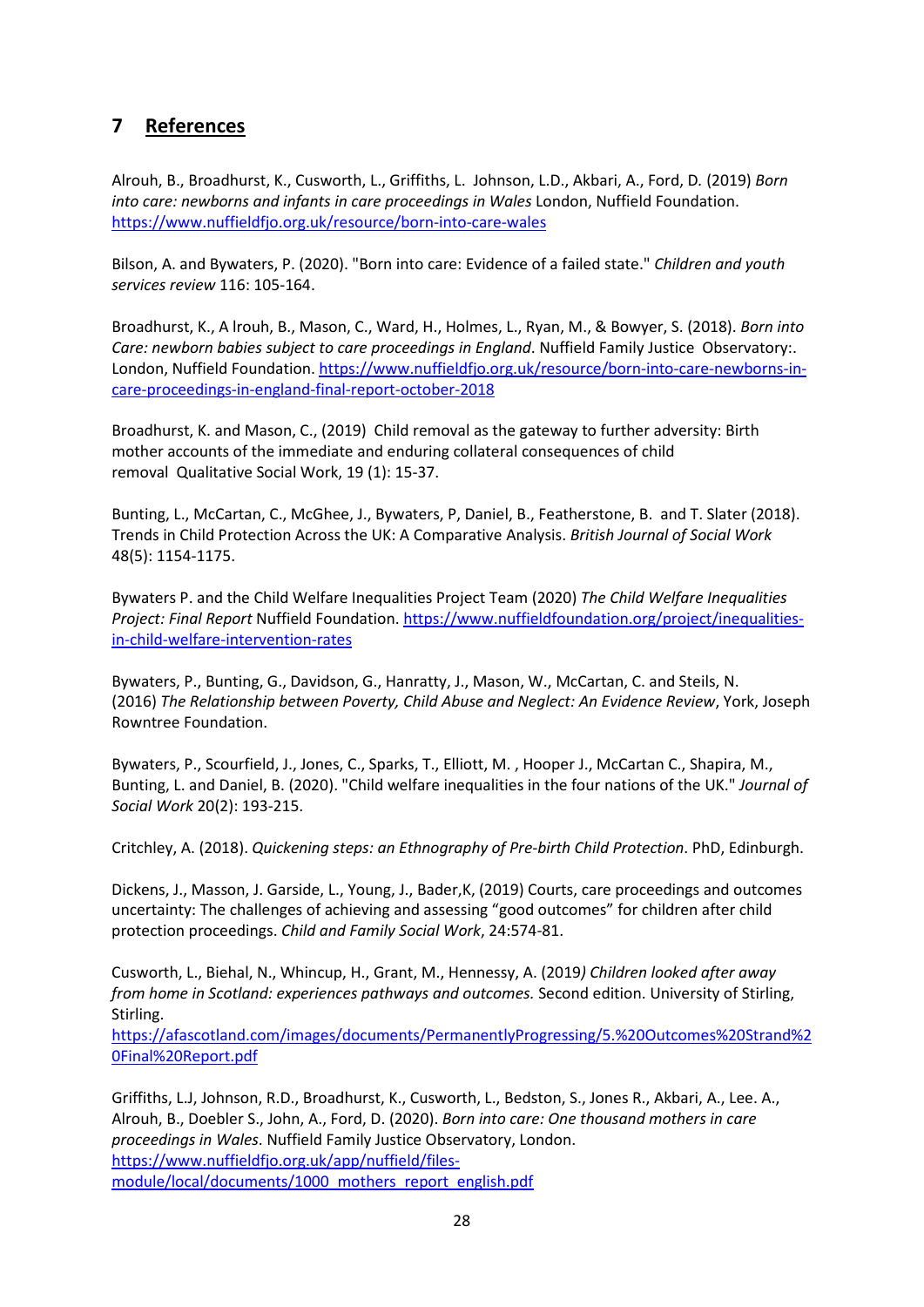Hooper, J., Cusworth, L., Whincup, H. (2019) *Linking two administrative datasets about looked after children: Testing feasibility and enhancing understanding*. Second edition. University of Stirling, Stirling.

[https://afascotland.com/images/documents/PermanentlyProgressing/3.%20Linkage%20Strand%20F](https://afascotland.com/images/documents/PermanentlyProgressing/3.%20Linkage%20Strand%20Final%20report.pdf) [inal%20report.pdf](https://afascotland.com/images/documents/PermanentlyProgressing/3.%20Linkage%20Strand%20Final%20report.pdf)

McFarlane A (2017) Holding the risk: the balance between child protection and the right to family life Family Law 47(6): 610-523.

McGhee, J., L. Bunting, C. McCartan, M. Elliott, P. Bywaters and B. Featherstone (2018). "Looking After Children in the UK—Convergence or Divergence?" *British Journal of Social Work* 48(5): 1176- 1198.

Murray, C., Hallett, C., McMillan, N. and Watson, J. (2002) *Home Supervision* Scotland's *Children, Children (Scotland) Act 1995*, Research Findings No. 4. Edinburgh: Scottish Executive.

Pelton, L. (2014) 'The continuing role of material factors in child maltreatment and placement', *Child Abuse and Neglect*, 41, pp. 30–9. (USA)

Porter. R., Mitchell, F., Gillon, F., Young, E, Vaswani, N. (2020) *Experiences of virtual Children's Hearings: A rapid consultation Parent and carer report*. CELCIS, the Centre for Excellence for Children's Care and Protection, Glasgow. [https://www.celcis.org/files/3915/9653/8709/Report\\_for\\_Parents\\_Carers\\_August\\_2020.pdf](https://www.celcis.org/files/3915/9653/8709/Report_for_Parents_Carers_August_2020.pdf)

Ryan, M., Harker, L., Rothera, S. (2020) *Remote hearings in the family justice system: a rapid consultation* Nuffield Family Justice Observatory, London. [https://www.nuffieldfjo.org.uk/app/nuffield/files](https://www.nuffieldfjo.org.uk/app/nuffield/files-module/local/documents/nfjo_remote_hearings_20200507-2-.pdf)[module/local/documents/nfjo\\_remote\\_hearings\\_20200507-2-.pdf](https://www.nuffieldfjo.org.uk/app/nuffield/files-module/local/documents/nfjo_remote_hearings_20200507-2-.pdf) 

Scottish Government (2019) *Children's Social Work Statistics, Scotland, 2017-18* available from <https://www.gov.scot/publications/childrens-social-work-statistics-2017-2018/>

Wall-Wieler, E., L. Roos, M. Brownell, N. Nickel, D. Chateau and K. Nixon (2018). Postpartum Depression and Anxiety among Mothers Whose Child was Placed in Care of Child Protection Services at Birth: A Retrospective Cohort Study Using Linkable Administrative Data. *Maternal and Child Health Journal* 22(10): 1393-1399.

Waterhouse, L. and McGhee, J. (2002) 'Children's hearings in Scotland: compulsion and disadvantage'. *Journal of Social Welfare and Family Law*, 24(3): 279-296.

Wall-Wieler, E., L. L. Roos, M. Brownell, N. Nickel, D. Chateau and D. Singal (2018). "Suicide Attempts and Completions among Mothers whose Children Were Taken into Care by Child Protection Services: A Cohort Study Using Linkable Administrative Data. *Canadian Journal of Psychiatry* 63(3): 170-177.

Ward, H., Brown, R. and Westlake, D. (2012) *Safeguarding Babies and Very Young Children from Abuse and Neglect,* London: Jessica Kingsley Publishers.

Wallace, K. and Henderson, G. (2004) *Social Backgrounds of Children Referred to the Reporter: a pilot study*. Stirling, Scottish Children's Reporter Administration.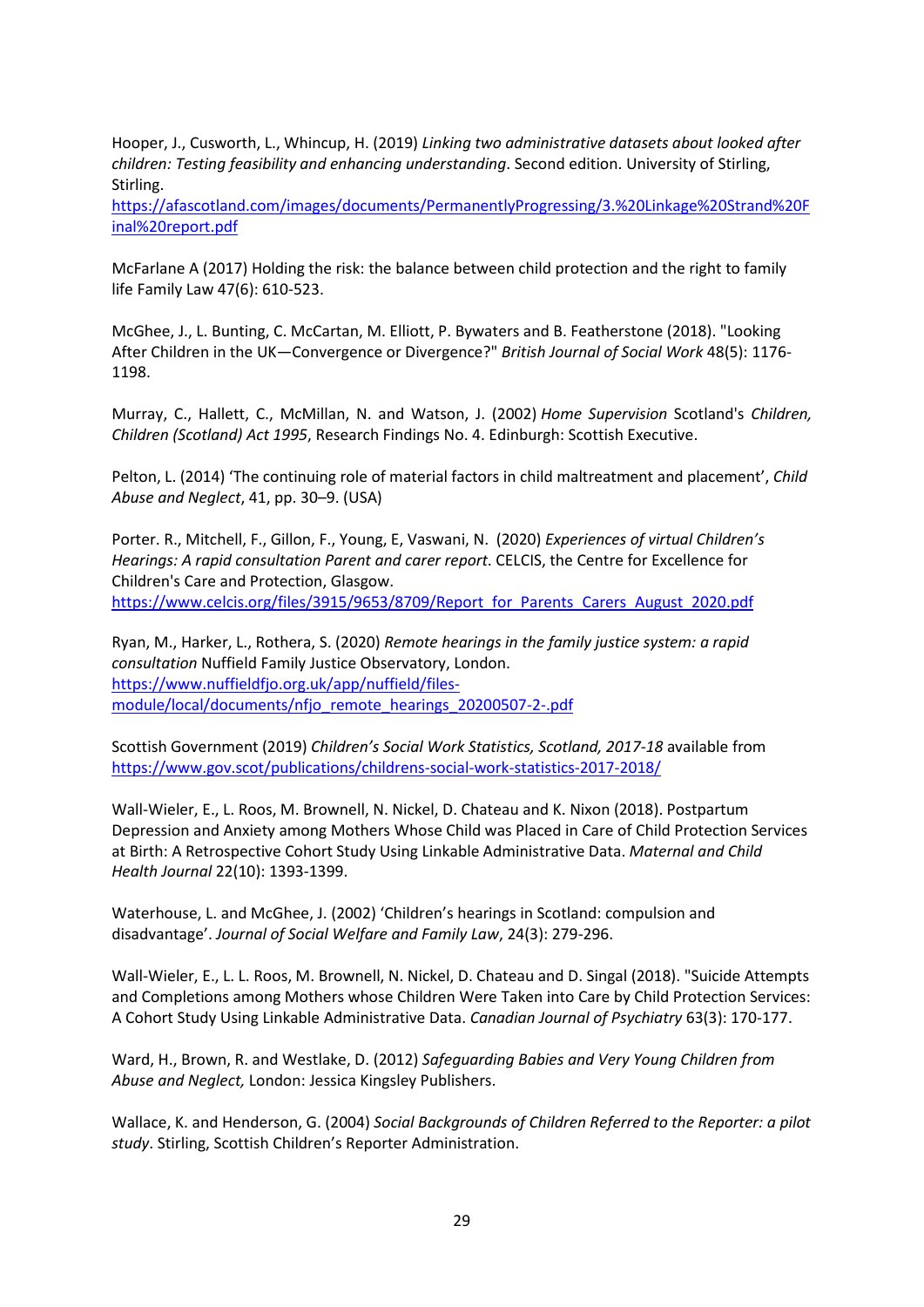Woods, R., Indiya Kurlus, G. H., Proudfoot, P., Hobbs, N. and Lamb D. (2018). *Complexity in the lives of looked after children in Scotland: 2003 to 2016*. Scottish Children's Reporters Administration, Stirling. [http://www.scra.gov.uk/wp-content/uploads/2018/03/Complexity-in-the-lives-of-looked](http://www.scra.gov.uk/wp-content/uploads/2018/03/Complexity-in-the-lives-of-looked-after-children-and-their-families.pdf)[after-children-and-their-families.pdf](http://www.scra.gov.uk/wp-content/uploads/2018/03/Complexity-in-the-lives-of-looked-after-children-and-their-families.pdf)